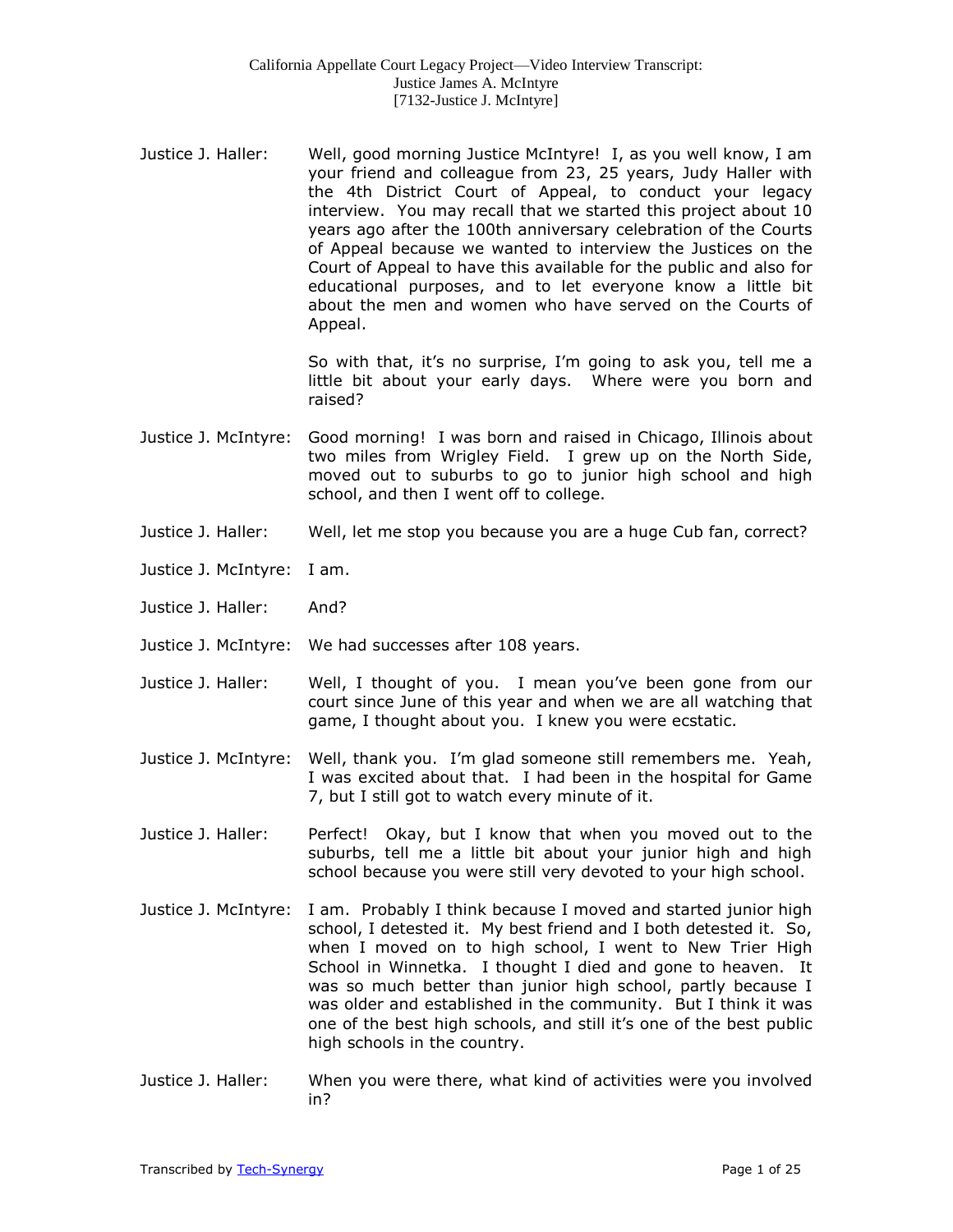- Justice J. McIntyre: Oh, I played football for a while and I was in all the music groups, I was a singer.
- Justice J. Haller: You know what I don't think I ever knew that. Tell us about that.
- Justice J. McIntyre: Well, we got to find something, you can do that -- I'll come back to that thought. So, I was in all the singing groups, I really enjoyed that. I'm trying to think, well that's hard to remember what else I did, not putty windows. I know you're going to ask me about that.
- Justice J. Haller: Well, we should probably get that other way. One of our most favorite stories about Justice McIntyre when we are at court, we'd go to lunch very frequently together and one of our best stories about Justice McIntyre is the difficulty he had in shop class.
- Justice J. McIntyre: Shop class.
- Justice J. Haller: Why don't you give the short version of that?
- Justice J. McIntyre: Yeah. Well, there was a series of different things you did. The first one was to putty a window. Now, they didn't want you to have to putty a window that was already up. So, they put on the desk a pane with a few windows in it and then you were supposed to putty around the four sides of it until the instructor were satisfied that you could do that. Then, you move on to electrocuting people and things like that.

Everybody else had moved on and I was still trying to putty this window. I was not very successful at it. I'm the worst repair person you can imagine. I'll come back to that thought when we get to why I did what I did as a lawyer.

- Justice J. Haller: Now, your dad had a lumber business, correct?
- Justice J. McIntyre: He did.
- Justice J. Haller: Did you ever work in the business with him?
- Justice J. McIntyre: Oh, yes several summers. He had two lumber yards, one down right by Wrigley Field and one out in Skokie. I worked at both of them in the summers, yeah.
- Justice J. Haller: Was your dad hoping you'd take over the family business?
- Justice J. McIntyre: Probably, but he never said that. My dad was much too careful not to say anything like that. I really had no interest in doing that.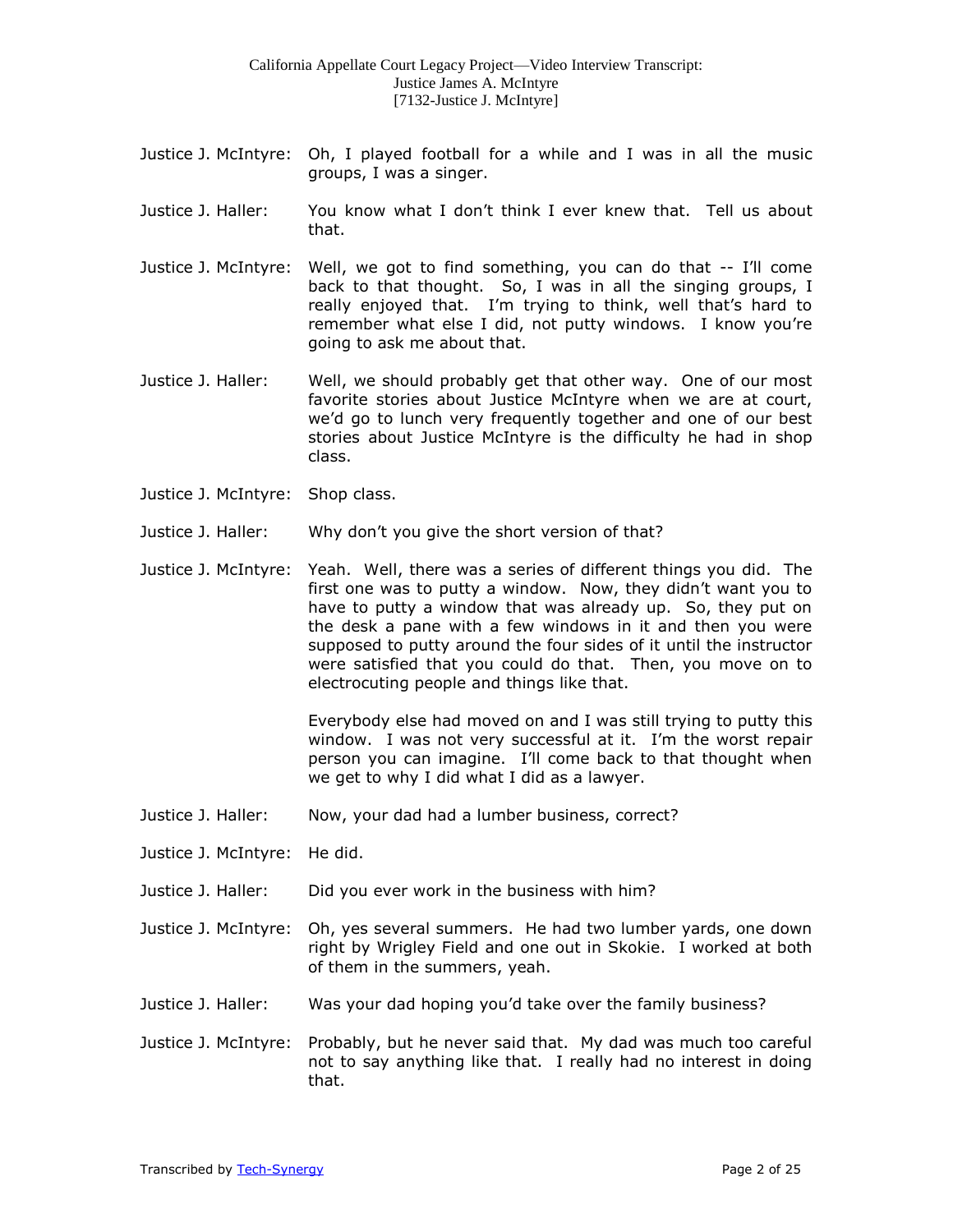- Justice J. Haller: Well, I know you successfully graduated from high school and then went off to college.
- Justice J. McIntyre: I did.
- Justice J. Haller: How did you select Brown?
- Justice J. McIntyre: Well, this was, of course, a different era for the most part now, and it wasn't nearly as hard to get in, so I just applied to three Colleges: Brown, Stanford and Cornell. I didn't visit any of them and I got into all of them fortunately. So, I don't know why. I've never been there. I've never been to any of them. So, I just picked Brown and I went there.
- Justice J. Haller: By the time you went to Brown, were you already thinking about a career in the law?
- Justice J. McIntyre: I did. I told you I was going to come back to this.

00:05:00

I am good at about three or four things out of everything in life. So, you have to watch what you're doing when you go into your profession. I had a couple of skills that I thought would be, I don't know if I consciously thought of it but I am quick. I have whatever response I have to something almost immediately. So, cross-examination was really good for me and repairs were bad. So, there were many careers I couldn't do. So, I always wanted to be a trial lawyer from high school.

- Justice J. Haller: Did you do anything in high school like debate or anything of that sort?
- Justice J. McIntyre: I took public speaking. It was like everyone else, you get up to speak your little pitch and you're petrified, but I did it. I always wanted to do that, before I ever went to college.
- Justice J. Haller: Right. I know you said that one of the reasons you thought you might be good at as a trial attorney was you were quick.
- Justice J. McIntyre: Yes, you can't teach that. From my perspective, I don't think it's teachable. If you can't react quickly, you can't.
- Justice J. Haller: Well, and I think there's something else we all thought about you was your ability to simplify issues.
- Justice J. McIntyre: Well, that's one of the few other things I'm good at.
- Justice J. Haller: Tell us a little bit about that because you're remarkable at that.
- Justice J. McIntyre: Well, I am pretty good at it, but the other thing is I think it's really important in practicing law to simplify things rather than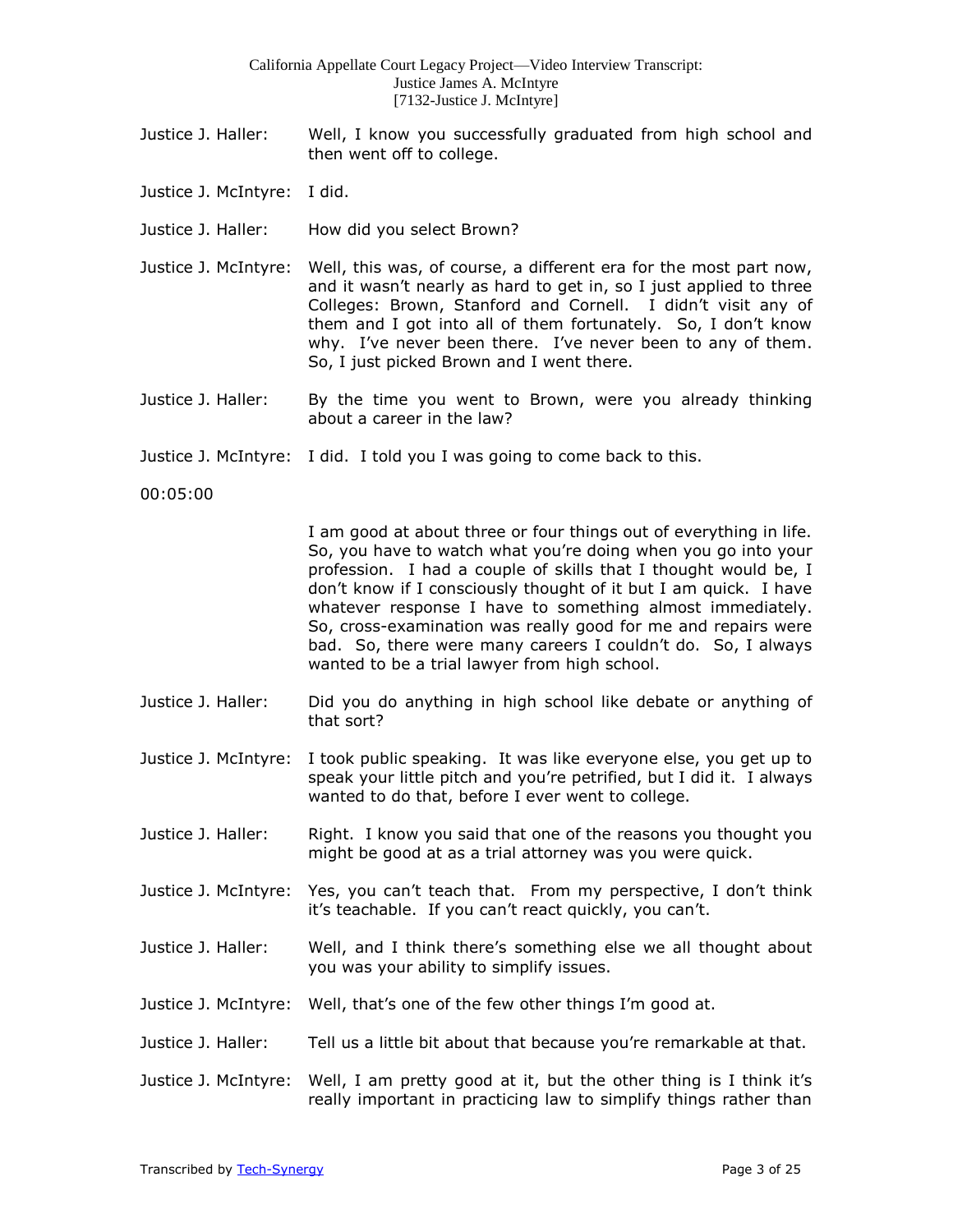as many lawyers do, complicate them. Instead of making it simpler for whoever they're speaking to, they make it more complicated. I try to break it down and make it simpler because I did a lot of jury trials, and you have to simplify things. These people can't be expected to understand some of the details or some medical procedure, or whatever the subject matter is, so you have to be able to simplify it for them. I concentrated on that.

I also think it's a hallmark of a good lawyer. I'm not speaking of myself but just generally that you are able to do that, and even when I was on the bench, even here on appellate court. I try to tell the lawyers, "Simplify this. Don't present eight theories to the jury. Because if you have a good case, you don't need eight theories, and if you have a bad case, they won't save you." So, I try to get them to simplify. It was very little success.

- Justice J. Haller: Well, I'm going to come back to that but I don't want to forget to ask you this one question. Do you think you had that ability that was instinctive with you, or is that something that you were taught when you went to the McInnis firm when you started practicing?
- Justice J. McIntyre: Probably both.
- Justice J. Haller: Okay.
- Justice J. McIntyre: Yeah. I mean I went to law school --
- Justice J. Haller: Well, let me get you back to Brown for a minute. Tell me some of the things you did at Brown.
- Justice J. McIntyre: I was in the music groups.
- Justice J. Haller: Singing or?
- Justice J. McIntyre: Singing, yeah. I'm trying to remember what else I did do. I had a lot of fun. College wasn't the stressful thing that it is now. I had a lot of fun. I was in a fraternity. I got to be the president of the fraternity. I enjoyed all that. I just went on and got through.
- Justice J. Haller: You sounded like a few of your very well-known partners in San Diego highly regarded would say 90% of doing the job is showing up for it.
- Justice J. McIntyre: Right.
- Justice J. Haller: All right! So anyway, when it came time to think about going after graduation, did you want to go to Stanford or other schools you applied to? How did you end up with Stanford?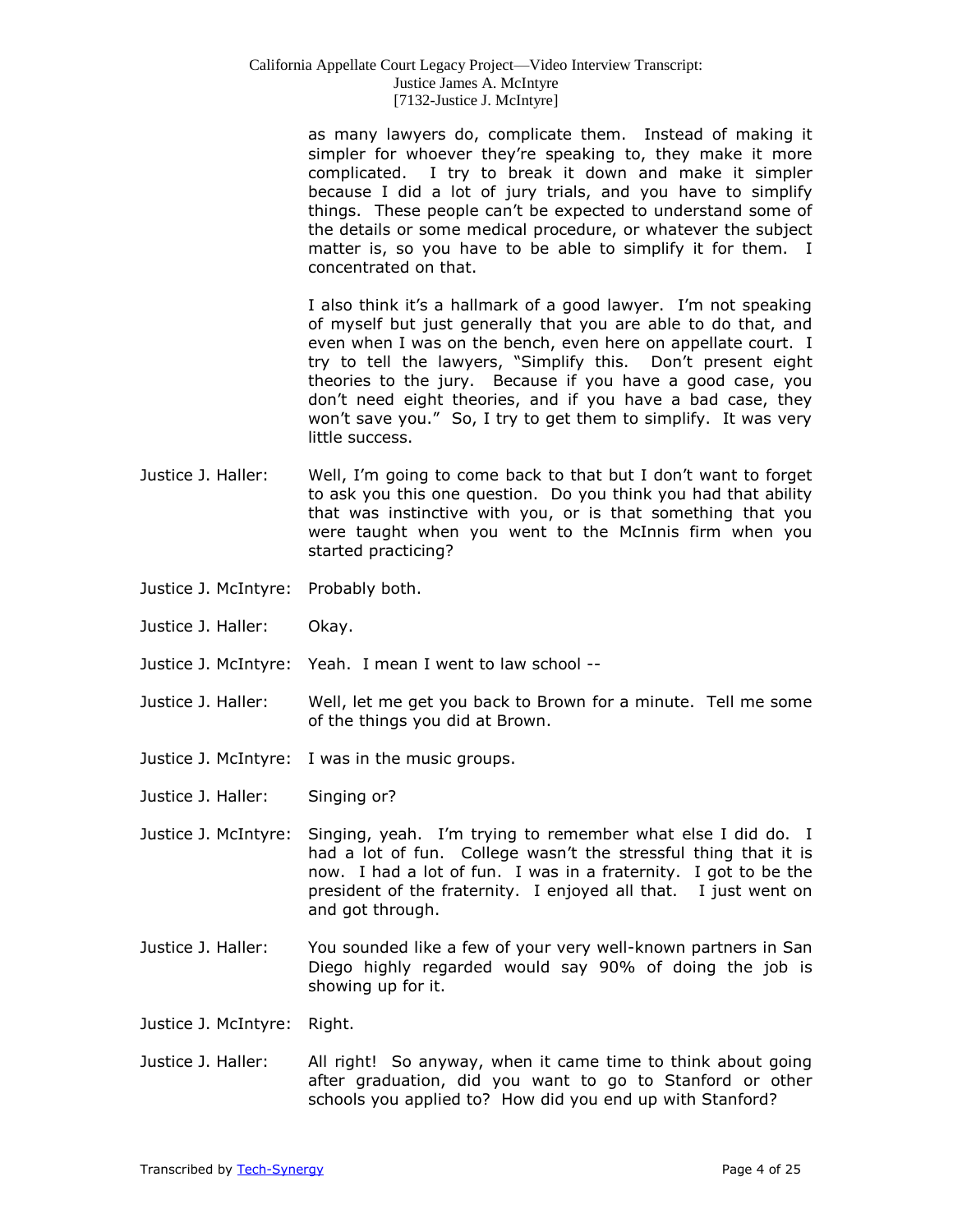- Justice J. McIntyre: I remember I applied to Cornell, again I applied to UVA. This was many years ago. That was a safety school. I applied to Stanford.
- Justice J. Haller: UVA was a safety school back then?
- Justice J. McIntyre: Not just for me but for everybody. I applied to Stanford and I thought well, I went to the east coast for college, and I'm from the middle, maybe I should try the west coast for law school. So, I decided to go to Stanford. Again, I didn't see it before I drove there.
- Justice J. Haller: And there was no internet, what did you know about Stanford before you went off there?
- Justice J. McIntyre: Not much.
- Justice J. Haller: Not much?
- Justice J. McIntyre: I know it was a good school and it was in California. So, I thought I should try it.
- Justice J. Haller: We'll put some perspective on this time-wise. You graduated from Brown in 1960 and so you started in the fall of 1960 at Stanford. Tell me a little bit about that experience. Your law schoolmates, kind of classes you took, what it was like.
- Justice J. McIntyre: Yeah. This was in the year literally, you know, on the first day or two, you're sitting there with all your classmates and the dean says, "Well, after one year, we expect out of the three of you, the one next to you on each side, one of you will be gone." I'm thinking, "Wow, this class isn't that big." It was only 150 people.

00:10:00

- They were absolutely right. By the end of the first year, they'd lost 50 and they never replaced them. So now, we were a hundred. So, that's a pretty small class. We kind of had somewhat of a union philosophy. We don't want to be pushed too hard here collectively and there were about five people who took it all, you know, as if they had -- it was really important. It was important but we still had kind of that post-college feeling that we're kind of all in this together and that's how we should go through it. That's how we did it.
- Justice J. Haller: I would imagine as we'd known now, there are core classes that you have to take but you also have the opportunity to take a lot of electives. I take it that back between 1960 and 1963, Stanford was pretty regulated in the classes that you had to take.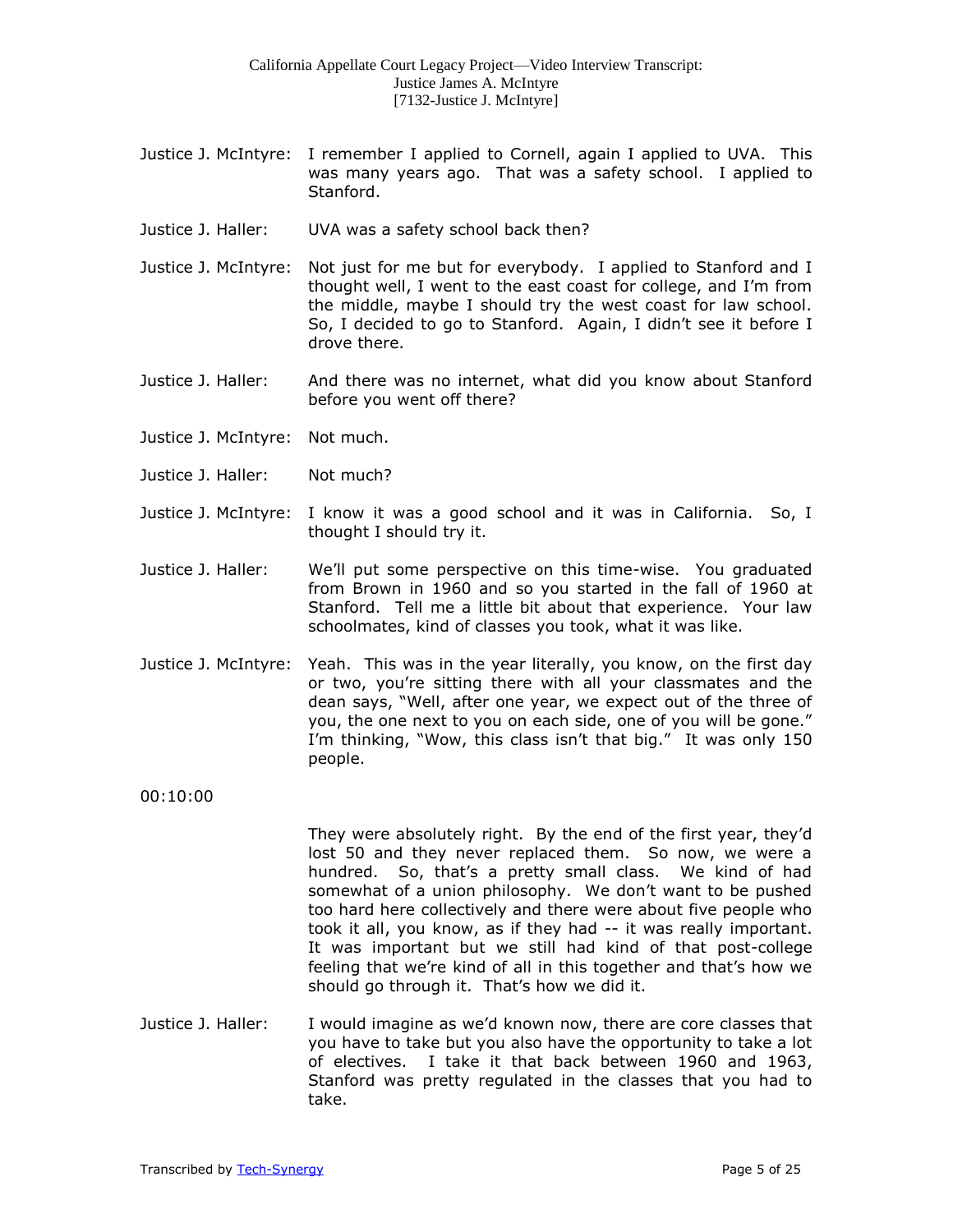- Justice J. McIntyre: Yeah. I went through on a special program. I decided that I would go through nine straight quarters rather than three quarters then summer off and then three -- so I actually went through in a little over two years. That was a great experience because in those days, Stanford brought in visiting professors, they're from Harvard or Penn or whatever, good law schools to teach in the summer so you got a wider variety of faculty I thought. So, I enjoyed that.
- Justice J. Haller: Did you do moot court or?
- Justice J. McIntyre: I did moot court, yes.
- Justice J. Haller: Okay.
- Justice J. McIntyre: Yeah, I did do that. I like that. You know many years later, I got a call on the phone from this woman who said, "You don't know me but my son was at Stanford when you were there." I don't know whether it's the medical school or something. "You had him in a mock trial. Now, I want your opinion on where he should go to law school." I don't think remember this at all. So I gave her some general information but it was kind of interesting. It's something not long ago. It was like she called me like 30 years later and she wanted me to give advice.
- Justice J. Haller: I'm trying to imagine. So, if this is a young son, do you think he was a witness?
- Justice J. McIntyre: I don't remember exactly what he needed advice on, maybe it's the grandson. I'm not sure. But I was so shocked that this person called me because I didn't know them. You'd probably get a lot of calls like that but I don't.
- Justice J. Haller: It's funny how some of those stay with you. You were in moot court but did you travel around in various competitions?
- Justice J. McIntyre: No, we didn't travel around. We just did it there at the school. And of course the law school, at Stanford, it's not where it was then. They built a separate campus. It used to be right in the front of the campus. When you went down, there was the Memorial Drive and the big parking thing there.
- Justice J. Haller: That's at where that beautiful, all the palm trees are?
- Justice J. McIntyre: Yes. You walk up, that's where the law school was. The business school was right next to it. So, it was pretty convenient to drive to school, very nice.
- Justice J. Haller: I know, remind me, you lived in an area -- not Woodside.

Justice J. McIntyre: Woodside. Yeah, I did live, third year.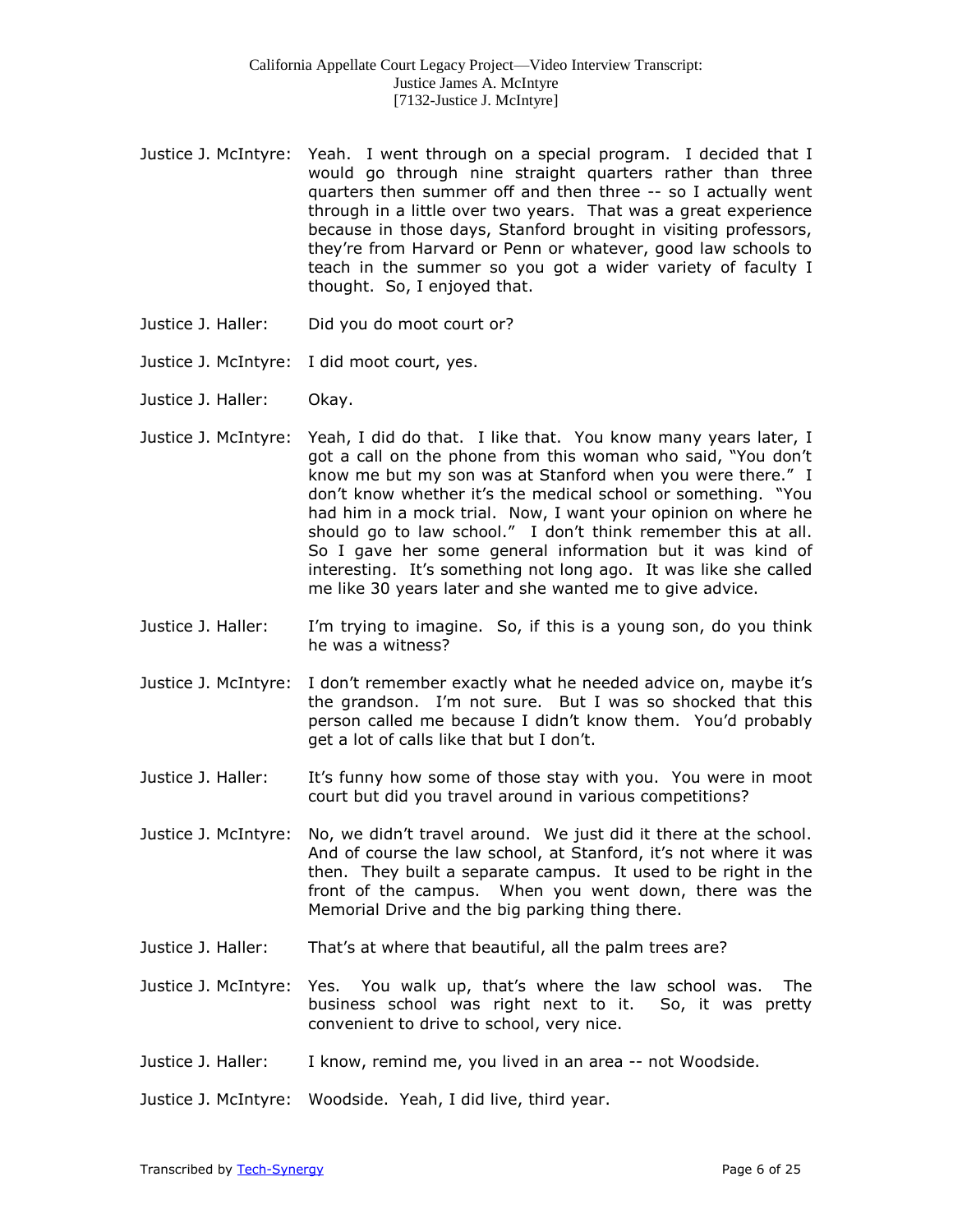- Justice J. Haller: In your last year.
- Justice J. McIntyre: Yeah. About six of us rented a house up in Woodside. We had a pool and a sauna. It was pretty nice. I think we used \$50 each a month, maybe it was \$100, I don't know. But it was relatively cheap and it was a great, it had nice view and all these things. It was really nice.
- Justice J. Haller: Right. So, you graduated from Stanford, take the bar and passed the bar.
- Justice J. McIntyre: Right, passed the bar.
- Justice J. Haller: Okay. Now, please tell me, you picked -- how did you end with McInnis and I'm going to tell everybody now. You were at McInnis for 30 years.
- Justice J. McIntyre: Right.
- Justice J. Haller: McInnis, Fitzgerald which eventually became McInnis, Fitzgerald, Rees, Sharkey & McIntyre.
- Justice J. McIntyre: Right.
- Justice J. Haller: So, how did you end up in San Diego?
- Justice J. McIntyre: You know I'm going to say this because it's true, but I don't want you to be offended. I know you're from L.A. I was willing to work in most places in California but not L.A. So, I did not interview in L.A. though I don't want you to be offended.
- Justice J. Haller: No, I know but we've always had this friendly rivalry about especially the athletic teams in L.A., okay.
- Justice J. McIntyre: But I interviewed in San Francisco, Palo Alto, San Jose, Carmel, Monterey and San Diego. Those are the places. I skipped the Central Valley and all that. I got a couple offers including one from McInnis. I actually wanted to go with the D.A.'s Office. The man doing the hiring was the number two guy, his name was Bill Low. Do you recognize him?
- Justice J. Haller: Yes.
- Justice J. McIntyre: He subsequently went on the bench and his son eventually came to work for me.
- Justice J. Haller: Now, why don't we talk a little bit about that? So, Bill Low was a very well-respected superior court judge in San Diego and then his son, Bill, came to work for you?

00:15:04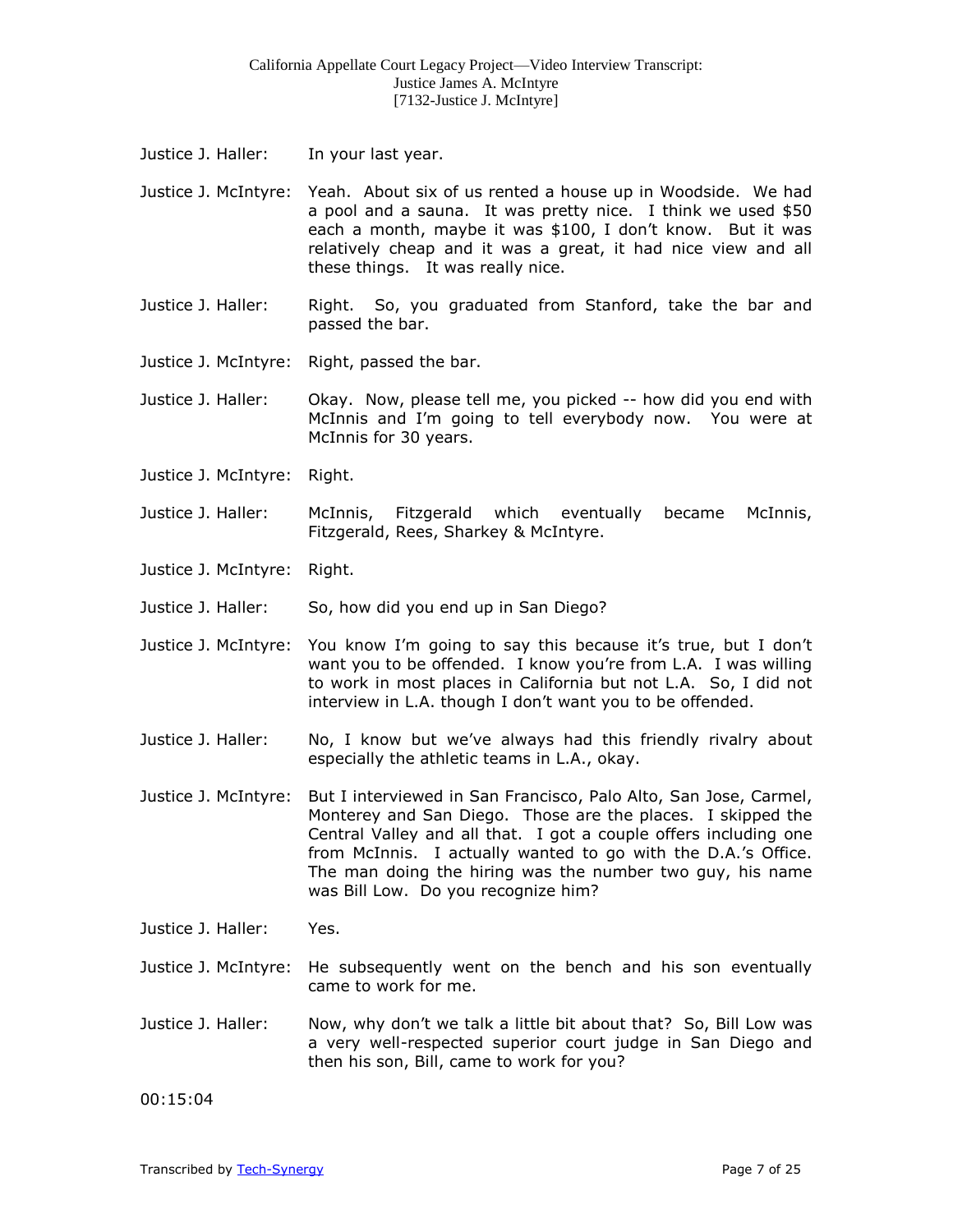- Justice J. McIntyre: Yeah, years later. But anyway, we hit it off, the senior Bill Low and I. I was in the service briefly and I had a back problem. He said, "You know, we can't hire you without a medical exam."
- Justice J. Haller: This was for the D.A.'s Office?
- Justice J. McIntyre: Yeah, for the D.A.'s Office. I said, "I'd like to do that." He says, "How long were you here?" I said, "Two days or three days." I was living in Palo Alto. So I said, "Well, sure. I'm available whenever you want to do it." The problem wasn't getting the medical exam. It took like six weeks to get the thing through the Civil Service and all that that I was okay. Well, I needed a job. In the meantime, McInnis firm made me an offer. And so I thought, "Well, I should take this."
- Justice J. Haller: All right, let's talk --
- Justice J. McIntyre: So, I did and just to follow-up. About a month later, after I started at McInnis, they called. Bill Low called and said, "You've passed. We got you through. We'll hire you." I said, "I can't. I can't leave this job. I just started here. I appreciate your offer but I just can't do it. I don't think that would be right, so I'm going to stay here."
- Justice J. Haller: It's funny how certain things take you down on a path.
- Justice J. McIntyre: Take you down at a certain path, exactly.
- Justice J. Haller: The McInnis firm, let's talk a little bit about the culture, the San Diego legal communities and where it's in 1963, how big was McInnis?
- Justice J. McIntyre: It was six or seven.
- Justice J. Haller: Okay.
- Justice J. McIntyre: The big firms were like 20 or 22. You know it's funny in those days, I remember that the salaries were all about the same including the D.A. It was about the same as Luce, Forward or Gray Cary or Higgs or McInnis. They were all about the same. You see where we are now, we've widened this thing so the salaries of the big firms are way, way higher than say the D.A. And then, down at the bottom, people who went out and hang up their own shingle or work in juvenile, they -- hardly anything for working. So, it's hugely expanded whereas on those days, it was all pretty close.
- Justice J. Haller: In those days, there were the big three firms: Higgs, Luce, Forward and Gray Cary and then there were a lot your size, McInnis, Procopio.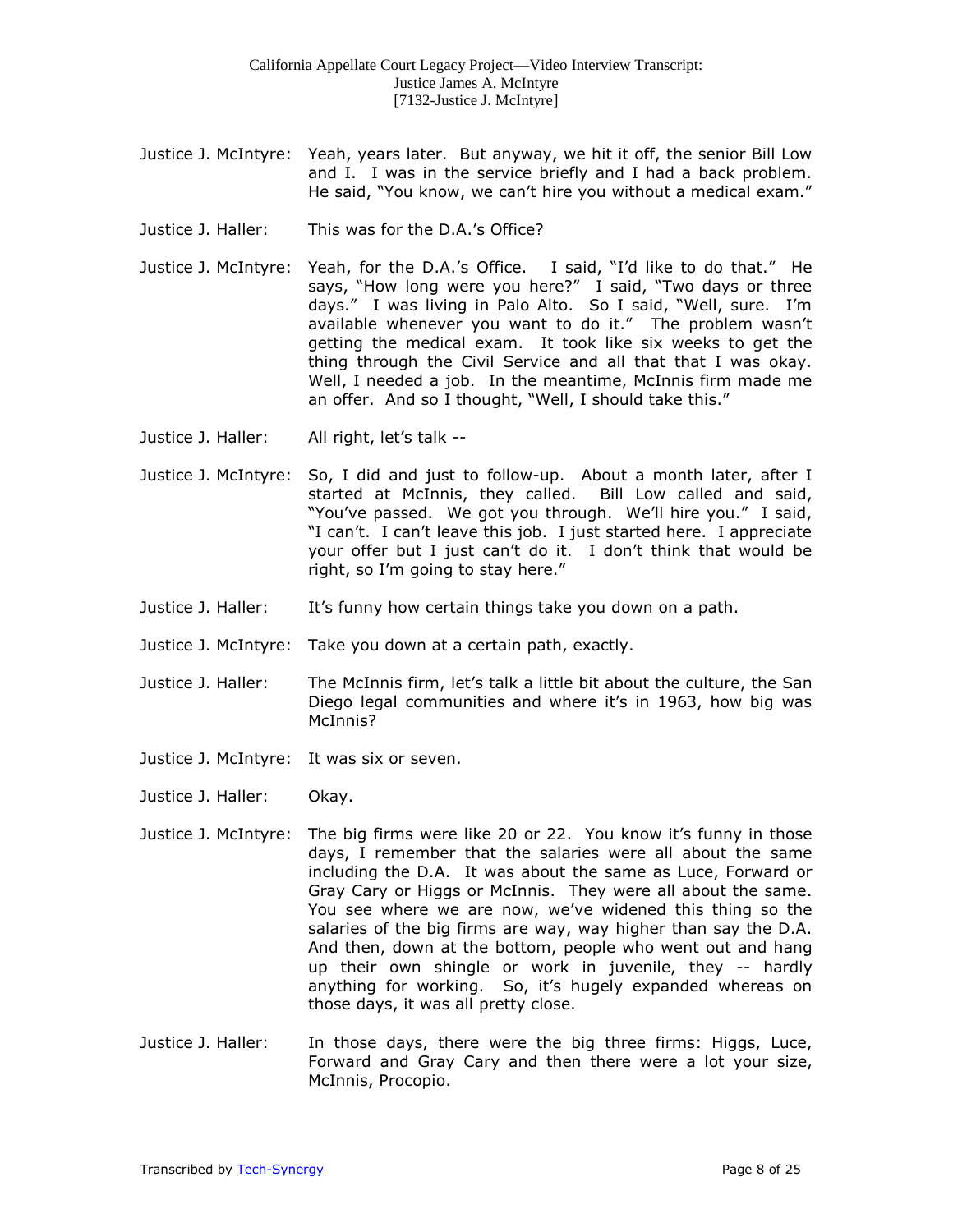- Justice J. McIntyre: Right. Yeah, our firm was a trial firm, all the people tried cases. We would in case take something else but we were all trial lawyers. I started out doing insurance defense work. You know rear-enders and slip and falls and all those. I was going to say that the good news is that you don't spend your time in the library or sorting through documents, but you get a chance to go to court right away. The first year, you get to go to court. First week, you get to go take depositions. As you know, that's a big difference particularly from big firms who have you sorting documents and so forth.
- Justice J. Haller: All right. I take it that there was not mentoring, they just threw you in to the --
- Justice J. McIntyre: They did but I wouldn't say there was no mentoring. They did throw you in but you could always ask somebody what to do. I wondered today how good the mentoring system is. I don't think it's as good as it was for me because as you know, law school doesn't teach you anything about how to try cases or how to practice law, really nothing. So, you're kind of stuck with who you're sitting near or who you can go ask.
- Justice J. Haller: And I take it the discovery process was very different back then.
- Justice J. McIntyre: Oh, it's hugely different.
- Justice J. Haller: Okay. Let's assume that you had an automobile case that actually went to trial and it was one of some moment. Let's say that there were serious injuries and liability was a serious question. Did you go through lots of production of documents and interrogatories?
- Justice J. McIntyre: No. You went through some depositions and interrogatories and medical records, but the main difference was the bar was cooperative of it instead of at each other's throats, so you didn't have to fight over every detail of things. I remember one of the lawyers in the firm would indicate in the file that they were going to take depositions by writing in the corner of a yellow page in a file, depos of plaintiff and defendant, their office, our reporter. That was it. There was no notice of deposition. There was this -- sometimes even a letter as I say, I just wrote it in the corner. I think how far, that would never happen today. No one would ever agree to that.
- Justice J. Haller: The cooperation was both between the defendants and the plaintiffs bar and the defense bar?

00:20:01

Justice J. McIntyre: Yes. It was much less segregated that you're a plaintiff's lawyer or you're a defense lawyer, there were lawyers. Some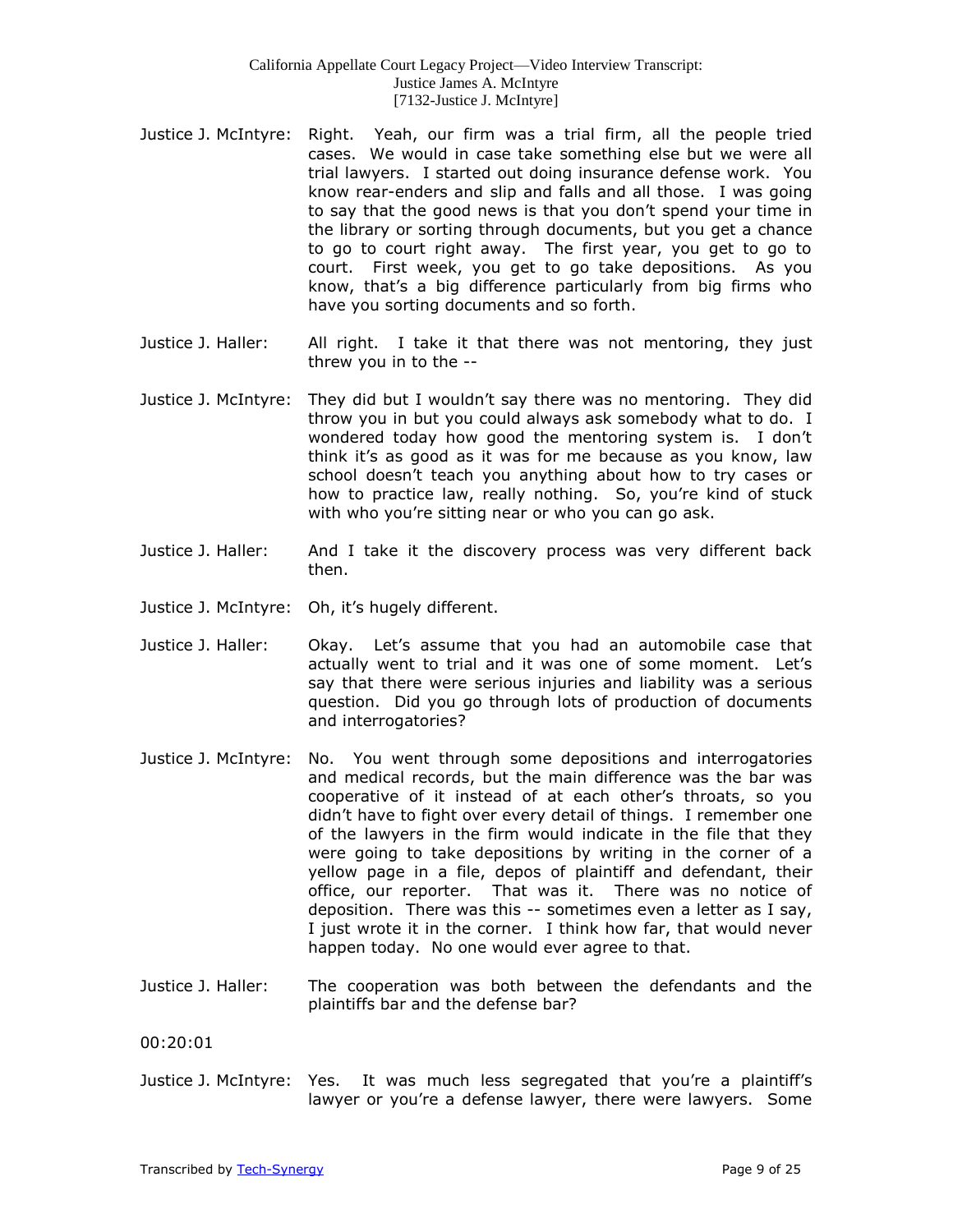firms did mostly plaintiffs, some did mostly defense but I was trying to have -- even though I was primarily a defense lawyer when I started, I always try to have a plaintiff's case here or there. It keeps you sharp I think and it's different.

- Justice J. Haller: How did you segue from auto cases into medical malpractice cases?
- Justice J. McIntyre: You know, one of the partners here at McInnis, that's all he did was medical malpractice defense. So, he was kind of the go-to guy for the doctors and the hospitals. So, we had a lot of cases. So, he'd give one to you that maybe was a simple one when you started and then if it went to trial, you could try it. So, we had a lot of med mal there.
- Justice J. Haller: I remember this because I joined Higgs in 1979 and our firm did some medical mal, I never did. But there was always this philosophy among the defense attorneys defending it. Why don't you talk about it?
- Justice J. McIntyre: Yeah. The general philosophy was don't shoot at the other defendants, just defend your own self. Don't be shooting sideways.
- Justice J. Haller: Was that successful?
- Justice J. McIntyre: Yes, it was. I tried one case later on with a couple of very wellknown lawyers. And the other defense lawyer said to me before we started, he said, "I'm dead but I'm going to try to bring you down, too." He said, "I just want to tell you before we start." He did. It's exactly what he did. So, I had both the plaintiff's lawyer and the defense lawyer after me.
- Justice J. Haller: And the result? I don't think I've heard this story.
- Justice J. McIntyre: They found the nurses were negligent but no proximate causation. The anesthesiologist who was the with me, they put the tube down the wrong hole and they had a little hole already under the throat but the anesthesiologist put it down the throat and didn't use the pre-existing hole, and so the woman darn near died. She was in for hip surgery. She had brain damage. She was pretty much out of it.
- Justice J. Haller: One of those really horrible ones.
- Justice J. McIntyre: Yes. But yeah, I did win it. It's one of the last cases I tried.
- Justice J. Haller: You may know this exactly but give us a sense of you joined the McInnis in 1963 and left in 1993, 30 years. How many cases do you think you tried in that timeframe?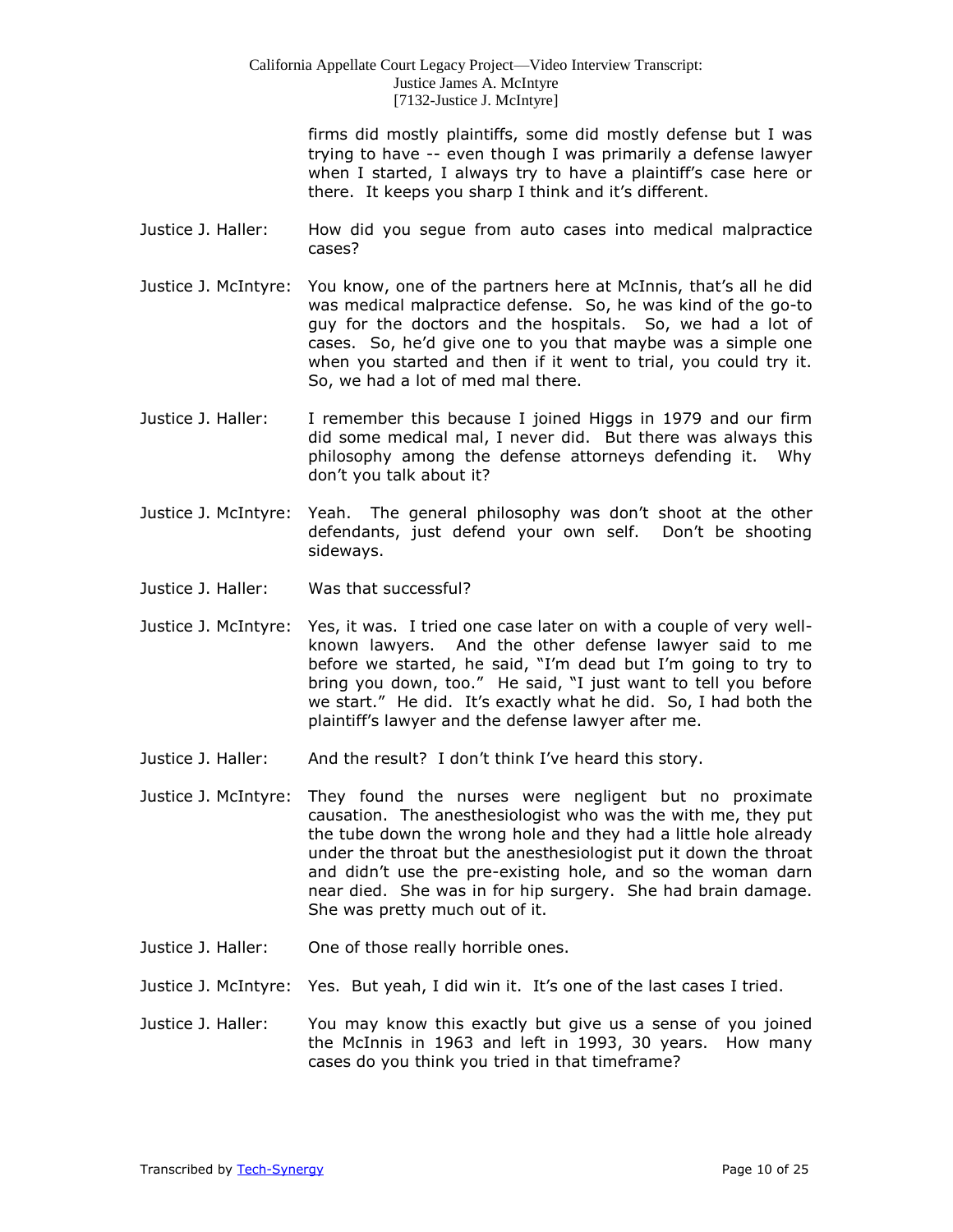- Justice J. McIntyre: I tried something about 115 jury trials. I don't know. Nonjuries, I didn't keep track of it, and arbitrations, I didn't keep track of that. But that's about how many jury trials I had.
- Justice J. Haller: Okay. Now, you mentioned that you did plaintiffs' cases every now and then, let's talk about your huge success and who the parties were. What kind of case was it?
- Justice J. McIntyre: Well, it was a bad faith case arising out of a truck auto accident in which my client, the plaintiff, who was in the car hit this truck that was stopped on the freeway in the middle of the night and had a lot of brain damage. His wife found me through a lawyers' directory where if you don't have a lawyer, you call --
- Justice J. Haller: The Bar Association?
- Justice J. McIntyre: The Bar Association one. His wife picked me.
- Justice J. Haller: This was before websites and all those kind of thing?
- Justice J. McIntyre: Yeah, way before that. This is late '80s, early '80s. So, I went over to Balboa Naval Hospital and met with him, he was really out of it. The brain damage was substantial. He couldn't talk right. He couldn't walk right. He had major injuries. So, I started out suing the trucking company. But they didn't have enough money or enough insurance. So, then I made a deal and then I sued the insurance company claiming the coverages were more than they were saying and I won that case. That came up to this court on appeal and the court ruled in my favor. So, then that was a bad faith case for them having delayed all -- so then I tried a bad faith case.
- Justice J. Haller: Who was the law firm on the other side?
- Justice J. McIntyre: Well, it was your old firm, Higgs.
- Justice J. Haller: It was.
- Justice J. McIntyre: Yeah. That's the only instance in which -- you know, we all pretty well got along and I got along with that lawyer in that firm, but he took some things that happened in that trial. He felt like the judge favored me and that he didn't get any rulings and I got all the rulings.

00:25:02

He really meant it. He tried --

- Justice J. Haller: But it was a very successful verdict for you?
- Justice J. McIntyre: Oh yeah. It was the biggest verdict anyone had ever got.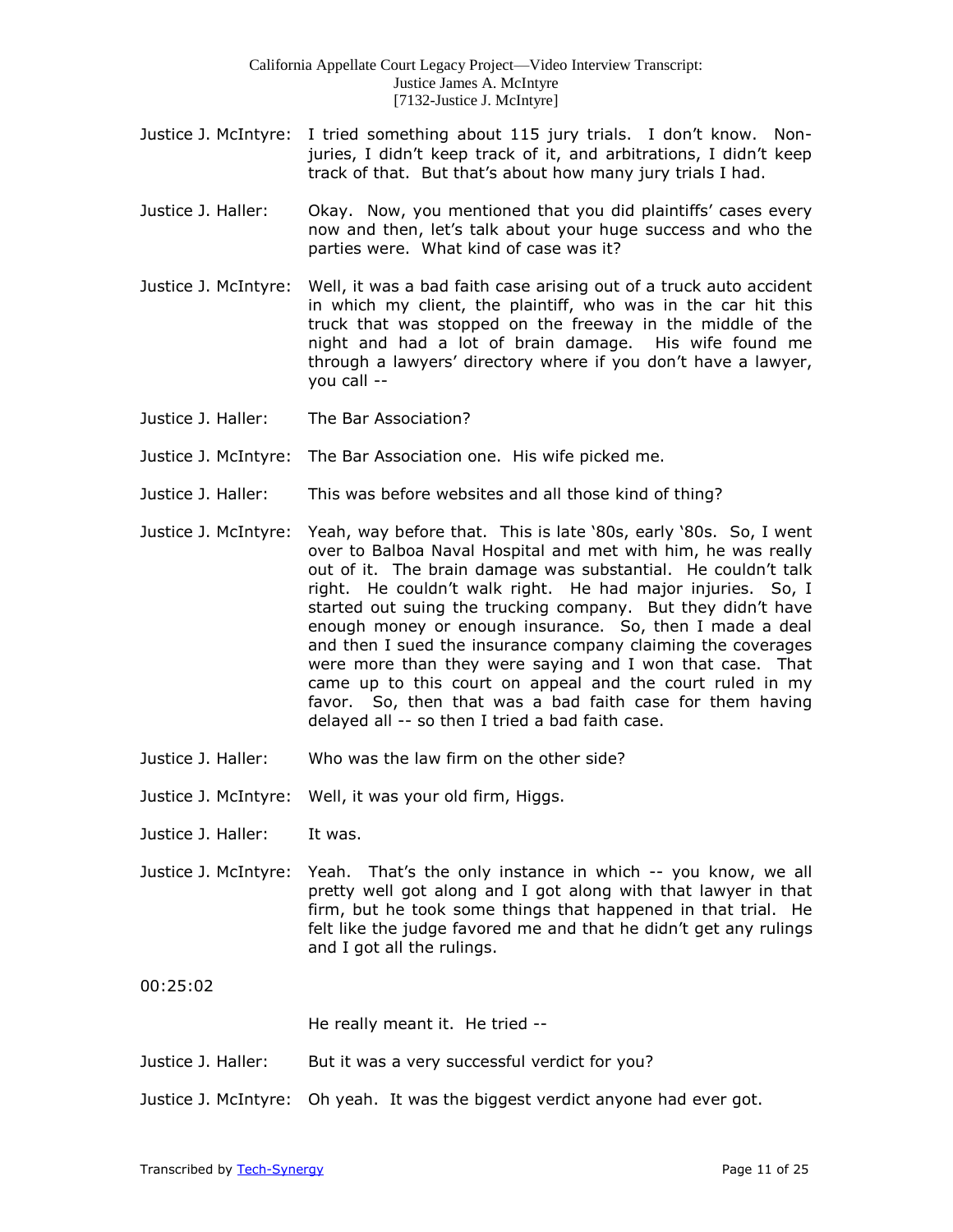- Justice J. Haller: In San Diego.
- Justice J. McIntyre: In San Diego. Yeah, it was \$17.2 million. I do recall that.
- Justice J. Haller: If my recollection is correct, it didn't stay at \$17 --
- Justice J. McIntyre: Oh, no.
- Justice J. Haller: So, what happened after that?
- Justice J. McIntyre: Well, it came to this court and they partly affirmed it and partly reversed it. It went to the Supreme Court. I don't think they got into it. But then along came and I can't remember the name of this case, it didn't have anything to do with San Diego, which changed the rule for bad faith cases. But it was and they said it's not retroactive, so it didn't apply to my case. So my case then was coming back -- it came back for a new trial and I settled it. I settled it in parts. But I got quite a bit -- the firm got quite a bit of money out of this.
- Justice J. Haller: Yes, you did.
- Justice J. McIntyre: It was a very successful case.
- Justice J. Haller: That was kind of the heyday of bad faith cases and that was --
- Justice J. McIntyre: Moradi-Shalal I think was the case if I can remember it right.
- Justice J. Haller: Yes, which was not retroactive.
- Justice J. McIntyre: Right.
- Justice J. Haller: Right, 150 jury trials is a lot.
- Justice J. McIntyre: Fifteen.
- Justice J. Haller: 115, sorry. It's 115 and you were a member of ABOTA and also American College.
- Justice J. McIntyre: I am.
- Justice J. Haller: Many people don't know much about -- a lot of people know about ABOTA, American Board of Trial Advocates, and you have to have a certain number of jury trials, et cetera, but let's talk about just how elite American College is.
- Justice J. McIntyre: Well, let me say something about ABOTA.
- Justice J. Haller: Okay.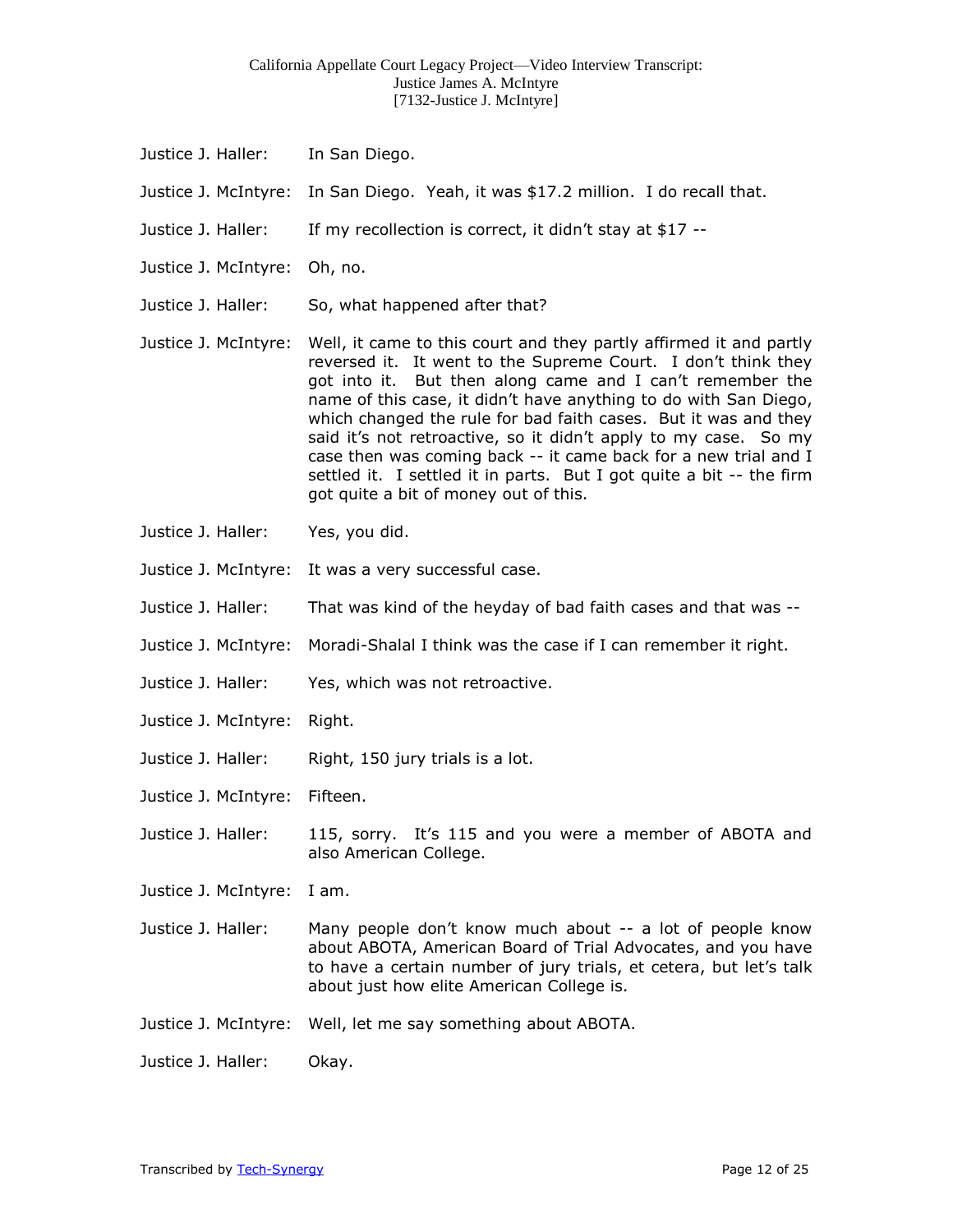Justice J. McIntyre: Back in those days, it wasn't that hard to get trials. You have to have 20 trials to get in to ABOTA. I got in 1971. So, that was after seven or eight years of practice. So, that's how many cases we were able to try. Now, they weren't big cases. They were just routine cases. No one was afraid to go to trial on either side. So, it wasn't that hard to build them up.

> Now, with your question about the American College, yeah, there's only about, let's say, maybe 30 lawyers in town in American College, it's a chapter here. It's supposed to be up for 1% but it's actually much smaller than that. It's the usual thing. If you have to be approved by large numbers of people, they can ding you for any reason they want. So people who should be -- they're not. So, I'd say maybe there are 30 lawyers. So yeah, it is fairly -- you've managed to avoid defending anyone terribly.

- Justice J. Haller: All right, any thoughts about the bar in San Diego? You were there for 30 years, what kind of changes occurred in those 30 years?
- Justice J. McIntyre: Well, the big firms came in and they started doing more discovery, more experts, more of everything which kind of slowed down the cases. No one takes anyone else's word for anything. Everything has to be in writing. Even then, people just dispute what was agreed to. And so the whole process kind of got clogged. It's like someone put some kind of bad oil running in the system, it just doesn't run very smoothly. And you can't put the fault at any one person. It's just kind of a general slowdown in the system.

I always believe, as I was saying earlier, simplify, simplify, simplify. I don't know why other people don't see it that way. I really have always been puzzled. Part of it, I think, is they're afraid to leave any stone unturned and any theory unlooked at and part of it is they're afraid of getting sued for malpractice if they don't bring up every theory that could possibly apply. I never believed that. I thought my job as a lawyer was decide which were the theories that were best for this case and present those, and because something could have been brought up, I didn't want to do that. I just didn't want to do it whether it involves suing the other lawyer. I didn't want to do that. I want to get to the best result I can.

- Justice J. Haller: And obviously, when you started at McInnis and for many years, there were no women who were lawyers in your firm.
- Justice J. McIntyre: Oh, Carol Ronquillo.
- Justice J. Haller: Well, I was going to say let's go to Carol Ronquillo because she joined the firm in probably mid '70s or early '80s.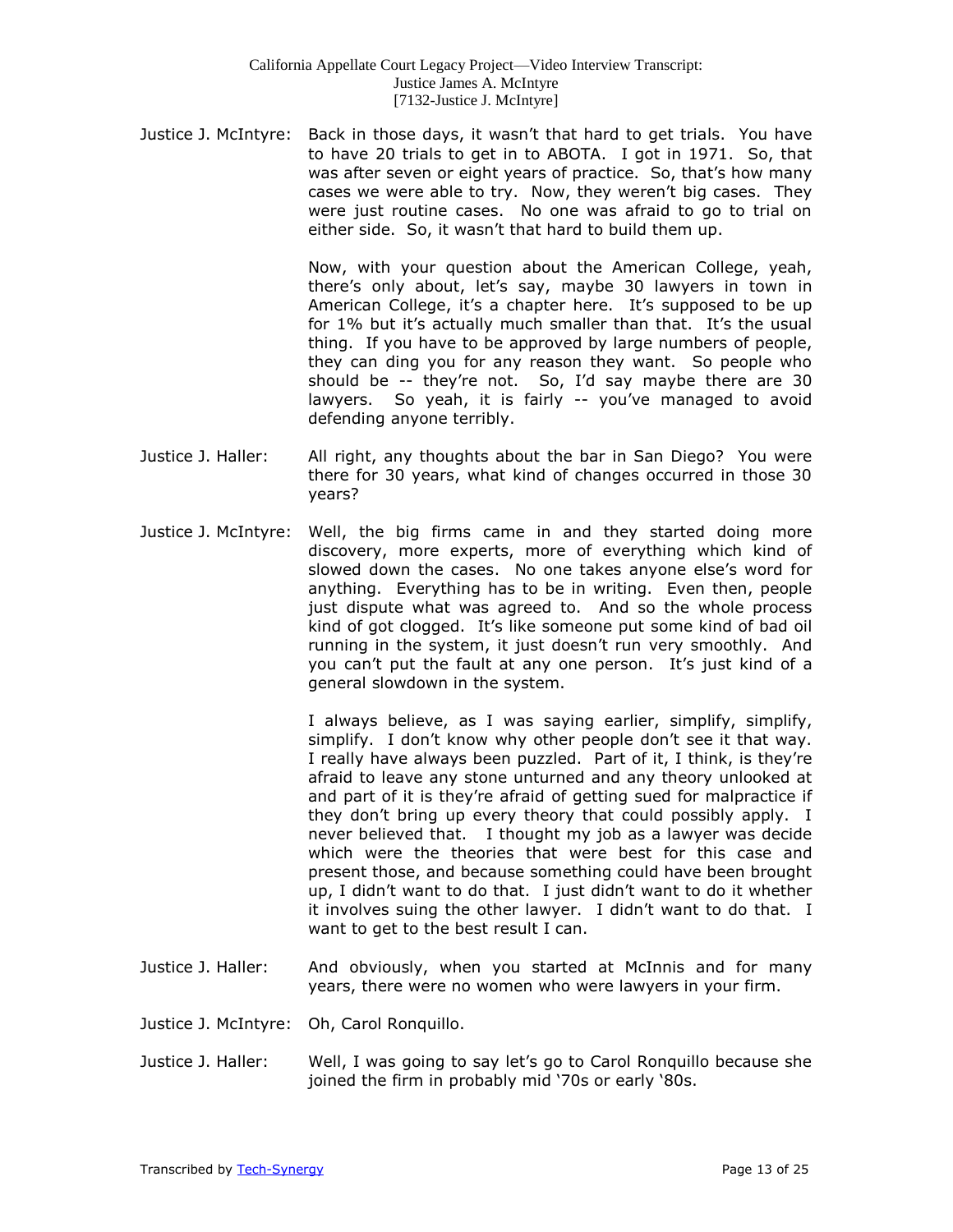- Justice J. McIntyre: Yeah.
- Justice J. Haller: She was your associate, correct?
- Justice J. McIntyre: Yes. We originally hired her as a paralegal because we had volumes of medical records that needed to be summarized, and she was a medical tech before she was a lawyer. Even when she was in law school, we hired her and had her do records reviews and summaries.
- 00:30:01

So then when she graduated, we hired her. Yeah, she worked for me. She was very good.

- Justice J. Haller: And then she became a partner, did she not?
- Justice J. McIntyre: She did become a partner.
- Justice J. Haller: Okay. So, you have this very successful career, you're wellregarded within the community and then you decide 30 years, what?
- Justice J. McIntyre: Was enough.
- Justice J. Haller: And what thinking went into that?
- Justice J. McIntyre: You know it's not a matter of thinking. I'm one of those people to whom this applies. You're going along and you kind of hit a wall. Not that you can't go on but you don't really want to. I always wanted to be a trial lawyer and I was one. But after 30 years, I thought that's enough. I don't need to do this anymore. I don't want to.

So, then I looked into the bench and I knew Governor Wilson somewhat. He wasn't a close friend or anything but I knew him. So, I eventually got on to superior court.

- Justice J. Haller: That was 1993.
- Justice J. McIntyre: Yeah. And I was fairly old. I was like 53 or 54 when I went on the bench. I thought, "This is pretty old."
- Justice J. Haller: I was going to say that he's really young.
- Justice J. McIntyre: Again, I was lucky to practice at the time that I did. I was lucky to go on the bench when I did. You were there.
- Justice J. Haller: Well, I was there just a smidge before you.
- Justice J. McIntyre: Yeah. But you didn't get as good deal as I did. You went to some not so good place to start, didn't you?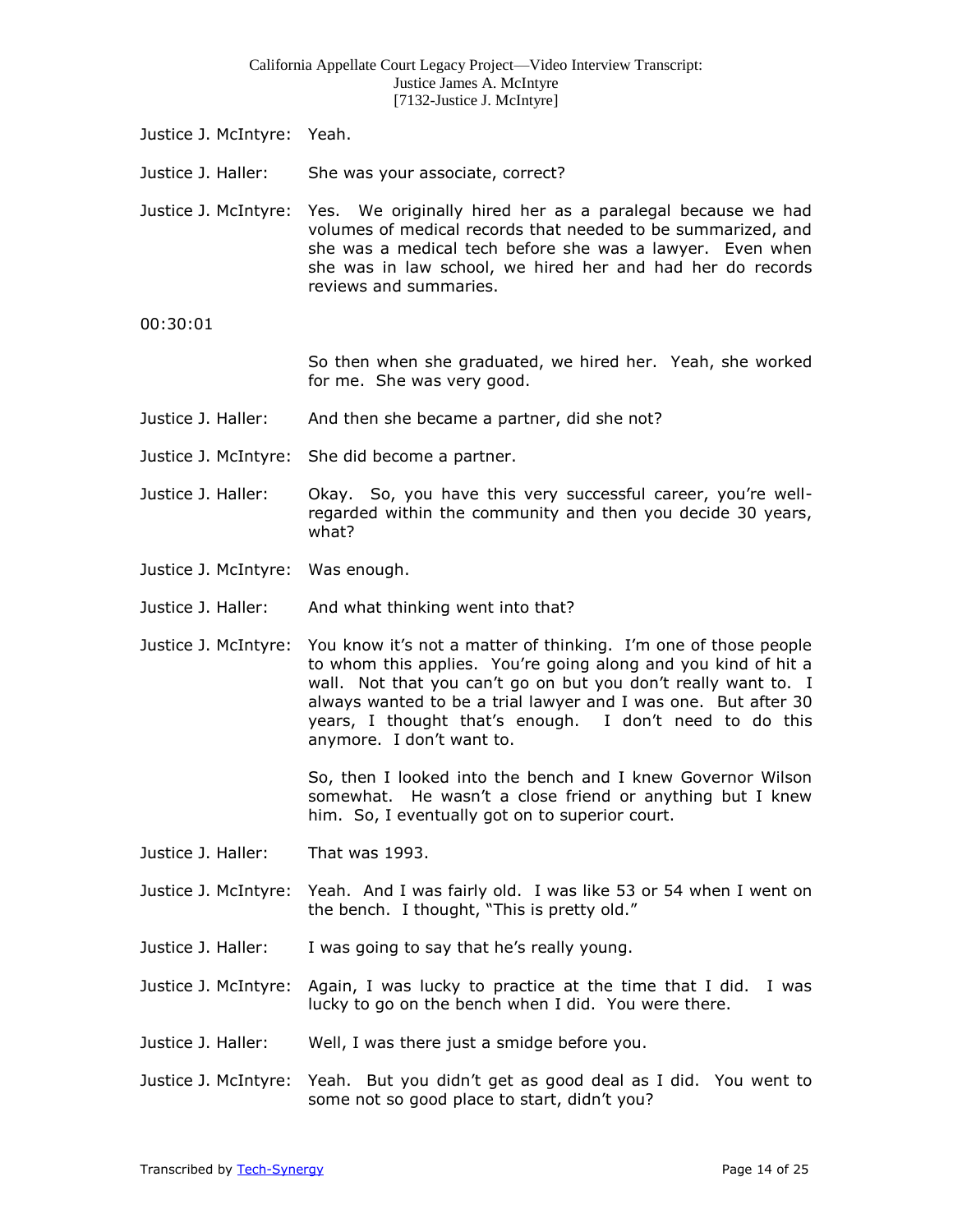- Justice J. Haller: Well, I was out in El Cajon. And then I did criminal for a while and then --
- Justice J. McIntyre: But why didn't you have a basket, a shopping basket?
- Justice J. Haller: I did.
- Justice J. McIntyre: To go from courtroom to courtroom?
- Justice J. Haller: See, I'd repressed that. Let's explain that. There was a problem. We did not have enough courtrooms for the number of judges. Some of us were given shopping carts to go from court to court. Then I actually ended up in the San Diego Hotel until the roof collapsed.
- Justice J. McIntyre: I remember a colleague of ours who had been put on the bench and I hadn't seen him in a couple of months. He was walking down the hall and this guy is coming down the hall with his shopping cart. I said, "Harrison, what are you doing with a shopping cart?" He said, "Well, I don't have a courtroom so I have to take my stuff with me wherever I go." Oh, my god. It did make me think I want to go on to the bench that I would be running around with a shopping cart, but I did.
- Justice J. Haller: As you said, things got better.
- Justice J. McIntyre: They got better.
- Justice J. Haller: Yes, by 1993.
- Justice J. McIntyre: I started the civil overflow and I didn't think that was a huge transition at all because I did Pro-Tem a couple of times as a judge when I was a lawyer and you know, I didn't think that was a huge --
- Justice J. Haller: Those were the cases that had been assigned to independent calendar judge and then that judge may have been engaged in something else, so it came to an overflow person, which was you?
- Justice J. McIntyre: Right, which was me, which was pretty easy because there's no law in motion. All that's done, I got to just try the case. Well, that's not that hard. If you were a trial lawyer for 30 years, I mean to say that that was a big difference, it wasn't. They put me as I did later in criminal, that's a whole different matter.
- Justice J. Haller: I was trying to remember, were you assigned specifically to a criminal trial department for a while?
- Justice J. McIntyre: Yes, a few months, six months maybe, a year.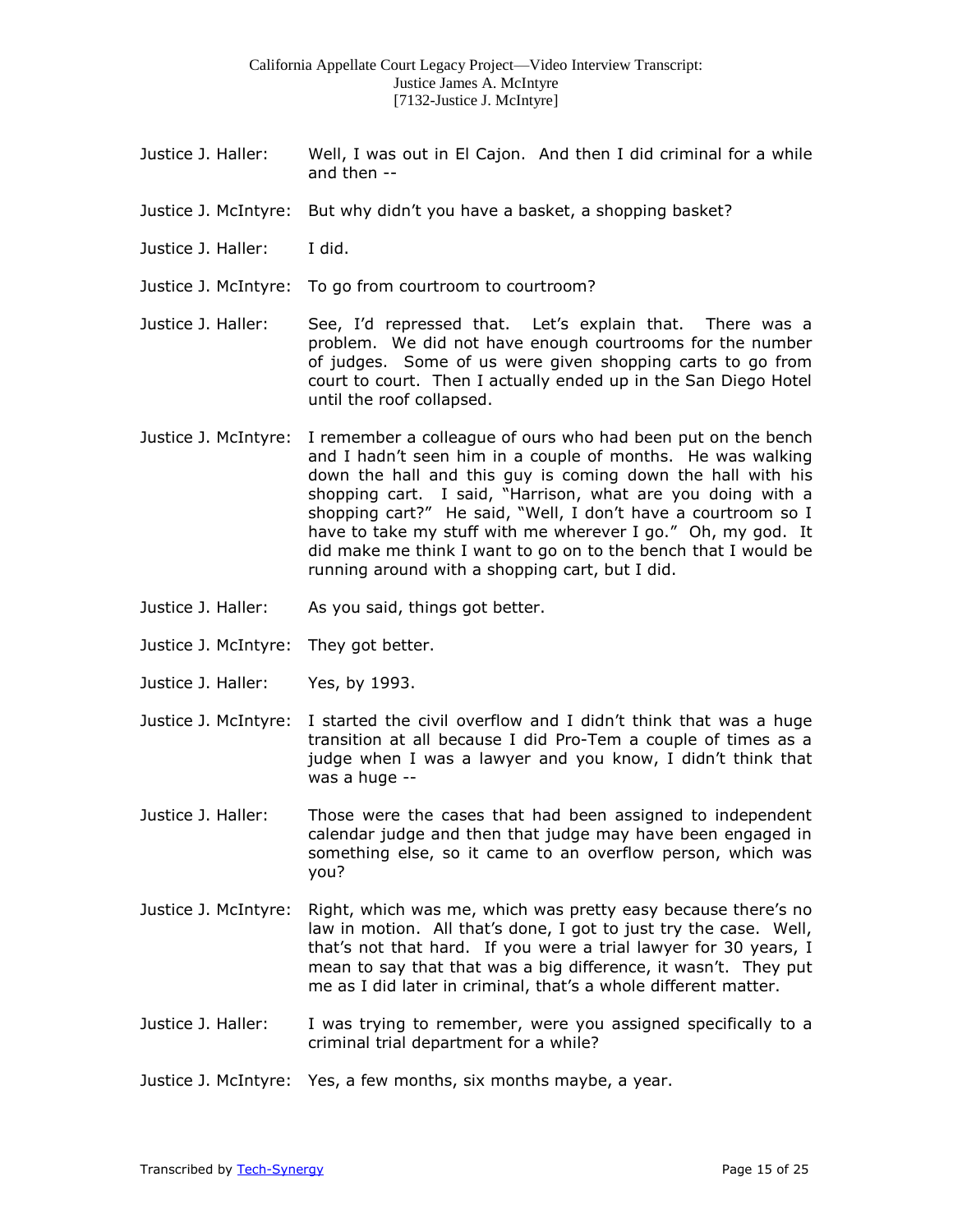- Justice J. Haller: Okay. You'd never done any criminal at all.
- Justice J. McIntyre: Not since the first year of practice.
- Justice J. Haller: All right, so what about the learning curve there?
- Justice J. McIntyre: Well, there's a huge learning curve. I won't use the name of that judge but they sent me this case where the defendant was claiming it was double jeopardy to retry him. So, I didn't know it. I haven't seen double jeopardy since law school.
- Justice J. Haller: Right. You hadn't seen the subtleties of it, right?
- Justice J. McIntyre: So, I called the presiding criminal judge and I said, "You know, I got this issue here and I don't know anything about it. Do you have a research attorney that can help me for a little bit?" "No, I don't." He said, "Jim, they appointed you to the bench. Make the decisions." I said, "You know…" I'll use his name, John. I said, "I'll do that. It looks to me like it's a good motion. I'll just release him." He said, "Whoa! Wait a minute." This man was younger than me so I don't know why he was talking to me like that. But anyway, he did send down a research attorney who did help me and we did get through it.
- Justice J. Haller: Yes, so you learned quickly the subtleties and the double jeopardy.
- Justice J. McIntyre: Right. I thought why is he not going to help me? You mean there's no one here that can help me?
- Justice J. Haller: All right! Then I know you went into independent calendar.
- Justice J. McIntyre: I did.
- Justice J. Haller: Describe the independent calendar departments. What did you do there?
- Justice J. McIntyre: I don't remember. There were 12 or 14 judges then in independent calendar. All the new civil cases, when they came in, they were assigned randomly in rotation to each of these 12 or 14 judges.
- 00:35:05

At that time, this was when muni court was still in existence, so we didn't have muni cases. I think there are around 600 cases. You were in it, too. Isn't that right, about 600 or 700 cases that you were carrying?

Justice J. Haller: Yes.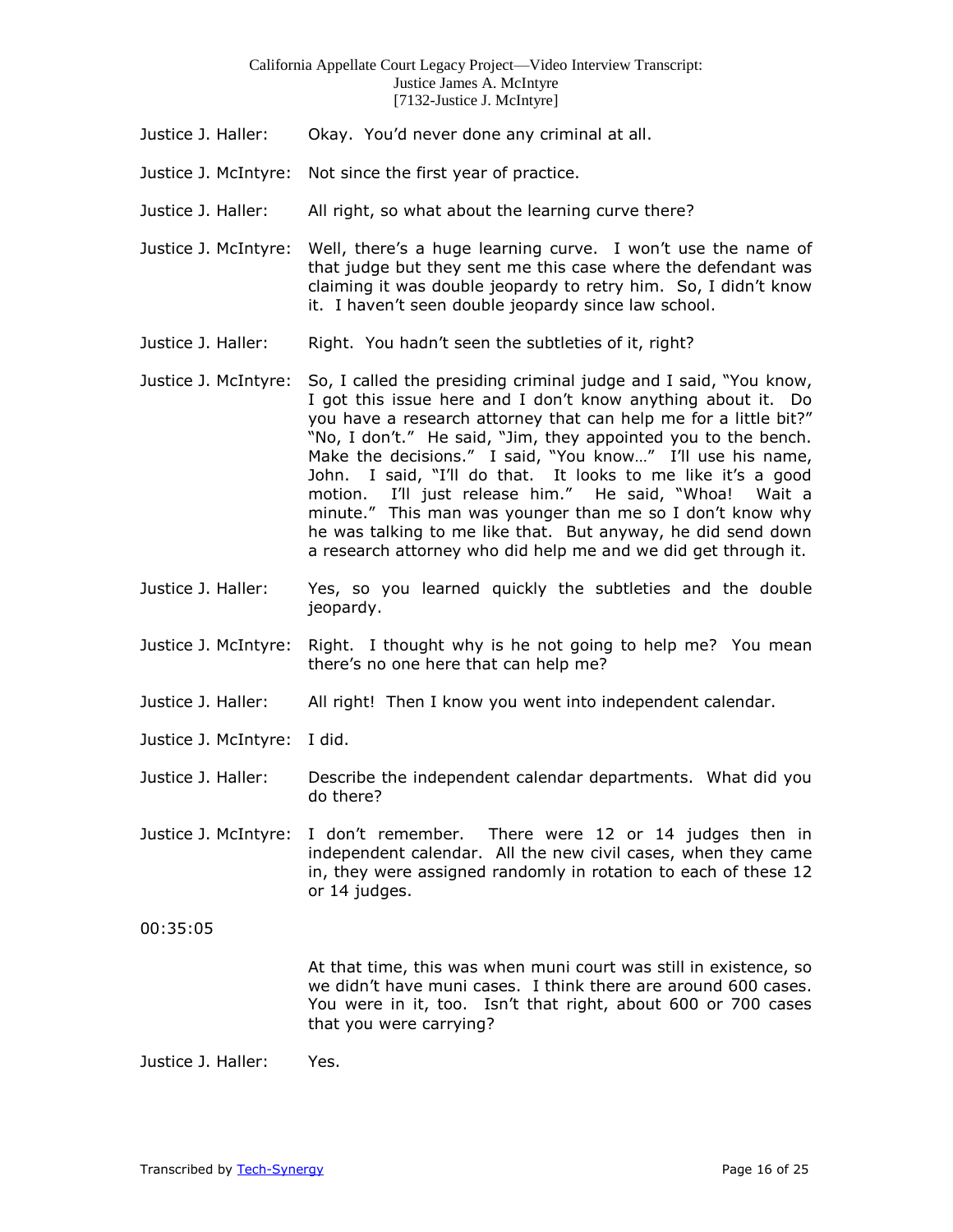Justice J. McIntyre: And you're responsible for doing it from beginning to end, all the law in motion, everything. Then they would send out statistics every month to show you where you rank with the other judges, how old were your cases, were you getting them done in a year and all that kind of stuff. So, there was some degree of completion there. So, I had all these cases. I guess you did. And you try cases four days a week and one day a week, you do calendar matters, law in motion, status conferences and so forth.

> So, if I had an old case, I had them all ranked how old they were. "My goodness, this case is old. Why is this case old?" Well, they'd give you some explanation. I said, "We certainly don't want to continue. We certainly need to move this to the top of the list and get this case done." Well, they don't know how else to do that. Sometimes they did but sometimes they didn't. But I was one to try to push on the older cases.

- Justice J. Haller: And then they remarkably would settle, 3%.
- Justice J. McIntyre: A lot of them, yeah. But not all of them, but let's resolve them one way or the other.
- Justice J. Haller: I know that you had a very fine research attorney working for you helping on the law in motion matters.
- Justice J. McIntyre: I did. I had Kim Stewart who is now here at the Court of Appeal as the managing attorney, and I had her part-time. I won't go on all the reasons for it, but the other person that had the other half -- I got reversed on some kind of a denial of a summary judgment. So, I went to the head of the attorney and I said, "I don't have confidence in that. I would like to get Kim full-time." Well, I had to get the approval of the presiding judge to do that and fortunately, the presiding judge was a friend of mine and a former law partner. So, that greased the skids probably for that, so he said, "Sure, you can have her." So, I brought her here and when I came to the Court of Appeal.
- Justice J. Haller: Any cases from your independent calendar days that stand out? That was an active department.
- Justice J. McIntyre: Right, but you know, you were doing it, too. Yeah, it's not as hard as a full practice is.
- Justice J. Haller: Why do you think that's true?
- Justice J. McIntyre: Because you don't have to make the presentation every time. You make the decision about it. I think it's easier. I'm sure you didn't either. Once I made the decision, we're done with that. We don't need to worry about it. We move on to the next thing because there are lots of next things.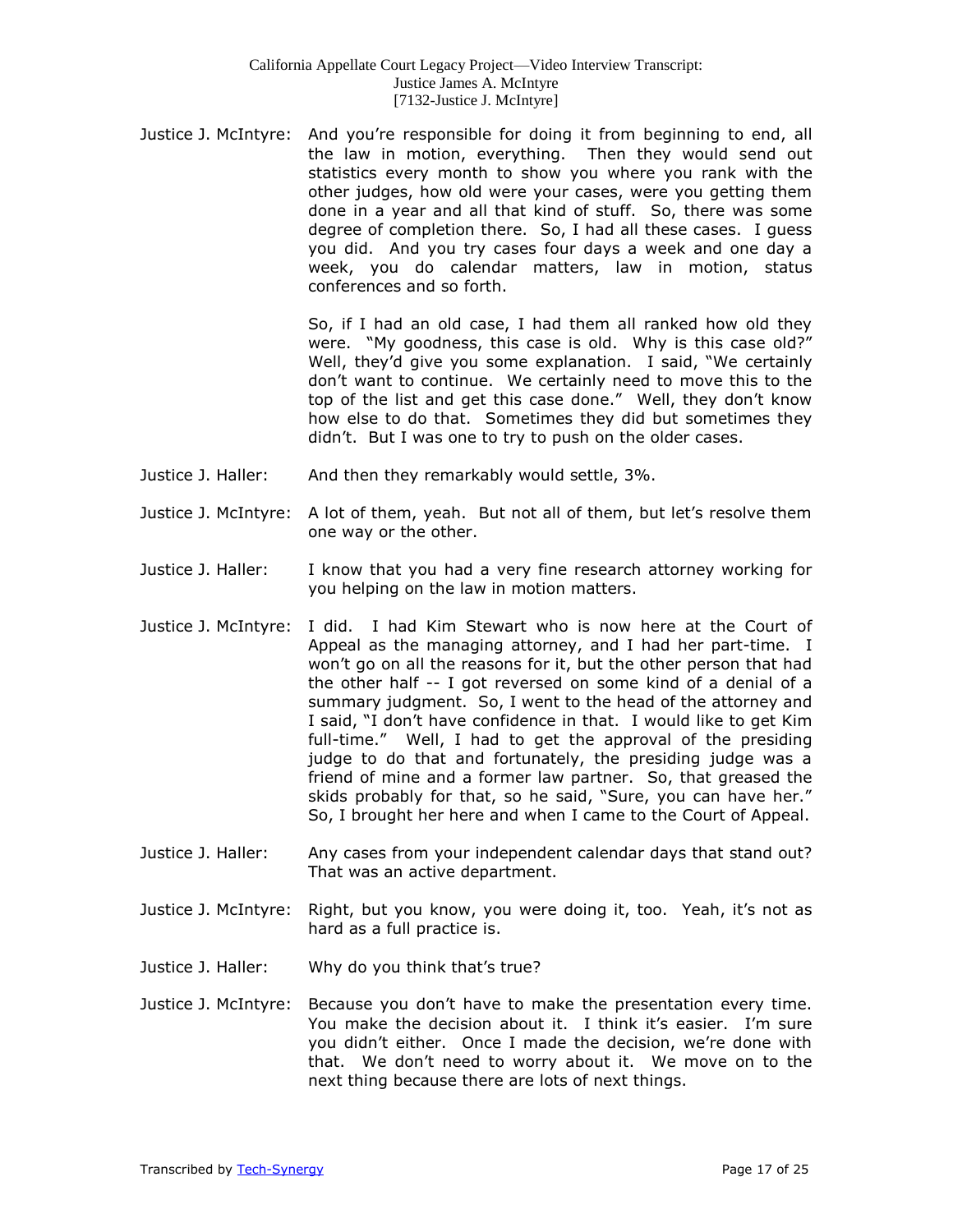- Justice J. Haller: I always thought it was a lot like that old show from Lucy and Ethel trying to put the candy into the little --
- Justice J. McIntyre: From the assembly line.
- Justice J. Haller: Yes, that if you don't make the decisions and move on, you're dead.
- Justice J. McIntyre: Yeah.
- Justice J. Haller: Well, you were there for three years and then did you apply to the Court of Appeal or did they ask you to apply?
- Justice J. McIntyre: They asked me.
- Justice J. Haller: That was my recollection.
- Justice J. McIntyre: Yeah, they asked me.
- Justice J. Haller: Was it Governor Wilson again?
- Justice J. McIntyre: Yes, it was. The way he did it at least so far as I know, you would have some input on this as well, they would select somebody in their mind and they would talk to the person and see if they're interested and then have them apply. And if something went wrong, that might derail a thing, but if everything went well, that's when they're appointed. So, there wasn't approval of 10 people. I think that was probably true for you.
- Justice J. Haller: And then of course, you had to go through the process on both of them, for both Superior Court and for the Court of Appeal.
- Justice J. McIntyre: Right.
- Justice J. Haller: All right! So, you came up here in 1996.
- Justice J. McIntyre: I did.
- Justice J. Haller: All right, what did you find to be the biggest difference between trial court and appellate court?
- Justice J. McIntyre: You're not under the gun to make a decision so quickly. That's the biggest difference. With trial judges, I always thought, this is a little bit off the point but there are two kinds of trial judges. There were the kinds that have common sense and there are the ones that don't. And so when a trial judge, they all will come up with having to decide something now without the opportunity to research it, and the ones with common sense will almost always make the right decision in my experience. The ones who don't, the few that don't have it will also make the wrong one. That's what they're forced to.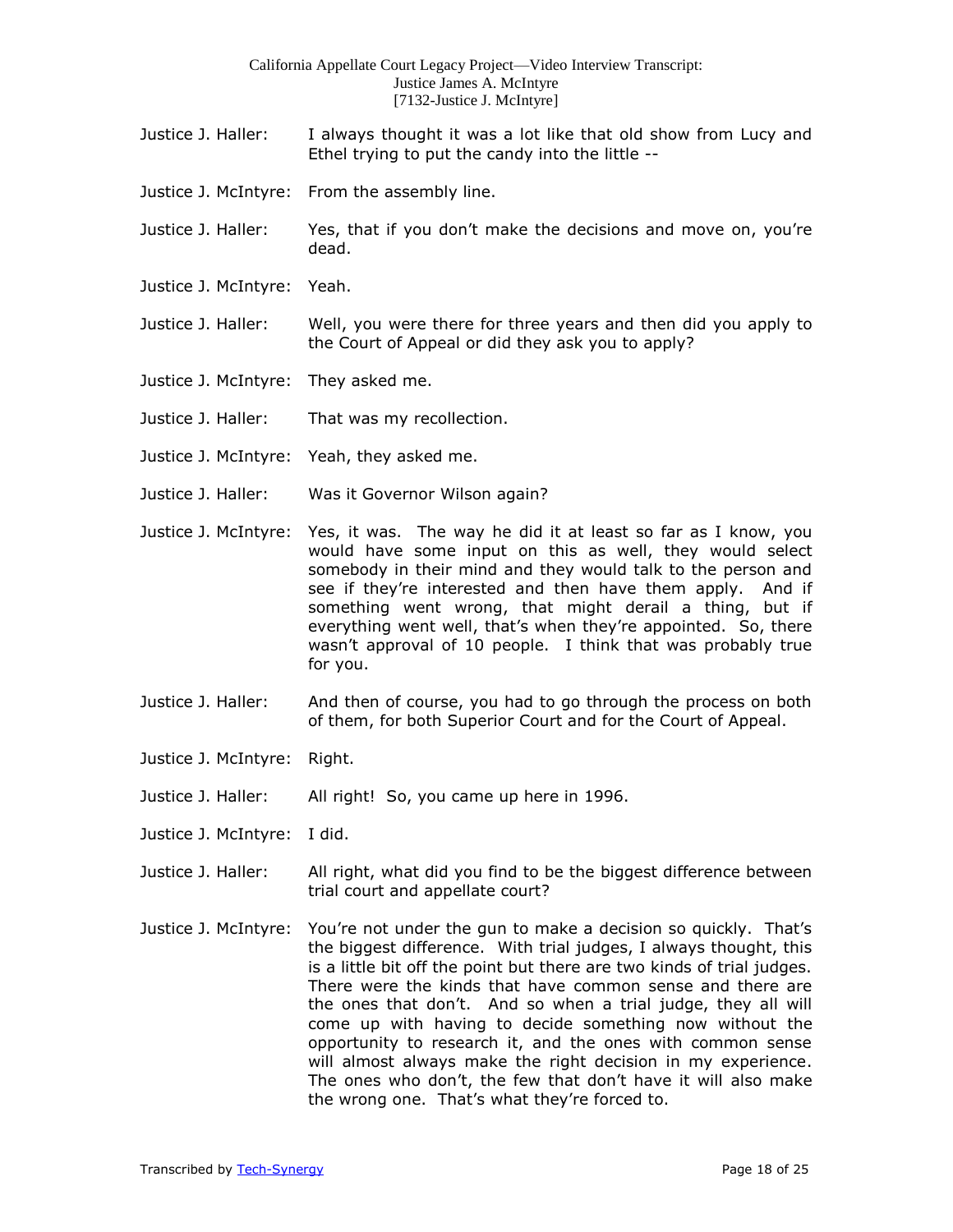| 00:40:00             |                                                                                                                                                                                                                                                                                                                                                                                                                                                                                                                                             |
|----------------------|---------------------------------------------------------------------------------------------------------------------------------------------------------------------------------------------------------------------------------------------------------------------------------------------------------------------------------------------------------------------------------------------------------------------------------------------------------------------------------------------------------------------------------------------|
|                      | We're not forced to do that here. We have time to look in the<br>matters and do everything that we need to do draft an opinion<br>and get it right.                                                                                                                                                                                                                                                                                                                                                                                         |
| Justice J. Haller:   | On the trial court, you were the only person responsible for the<br>decision. Once you get up here, the three of you --                                                                                                                                                                                                                                                                                                                                                                                                                     |
| Justice J. McIntyre: | Yeah. So, there's a political element to it where you have to<br>get at least one of the other people, hopefully both of them to<br>agree with your opinion, your draft opinion that you get ready<br>right before oral argument, and you hope they will issue it. So,<br>there's a little bit more of a political aspect to it.                                                                                                                                                                                                            |
| Justice J. Haller:   | The reality is there almost always are three people signing off<br>on cases but it is a different scenario that at least you have to<br>think through, you have to at least convince one person which<br>is a different mentality.                                                                                                                                                                                                                                                                                                          |
| Justice J. McIntyre: | It is. So, you try to put something in there, and maybe that<br>will appeal to them. But I think we don't do that too much.<br>But you may know not to say something that they will balk at,<br>but we're pretty collegial and I'd say the sense are not that<br>common.                                                                                                                                                                                                                                                                    |
| Justice J. Haller:   | Since I know you so well, I know that from the time you arrived<br>until the day you left, you were stressing shorter opinions.                                                                                                                                                                                                                                                                                                                                                                                                             |
| Justice J. McIntyre: | Yes.                                                                                                                                                                                                                                                                                                                                                                                                                                                                                                                                        |
| Justice J. Haller:   | Let's talk a little bit about that.                                                                                                                                                                                                                                                                                                                                                                                                                                                                                                         |
| Justice J. McIntyre: | I believe that appellate opinions are too long, not all of them<br>but most of them. Sometimes they have too many facts and<br>they need to be shortened, but I realized that different judges<br>have different standards of how many facts you need in there.<br>But my real problem is not with the facts, it's with extended<br>discussions that are beyond the scope of the issues at hand. I<br>believe you should decide the issues and be done with it, not<br>write an essay on contract law or whatever the subject matter<br>is. |
|                      | You're absolutely right. I said from the day I got here until the<br>day I left, when I would read the book of opinions for oral<br>argument from my colleagues, I would always say, "These<br>opinions are too long, shorten them." No one ever did. I wrote<br>substantially shorter than the others.                                                                                                                                                                                                                                     |

Justice J. Haller: Yes, you did. Again, it was part of get to the point, your attitude is simplification.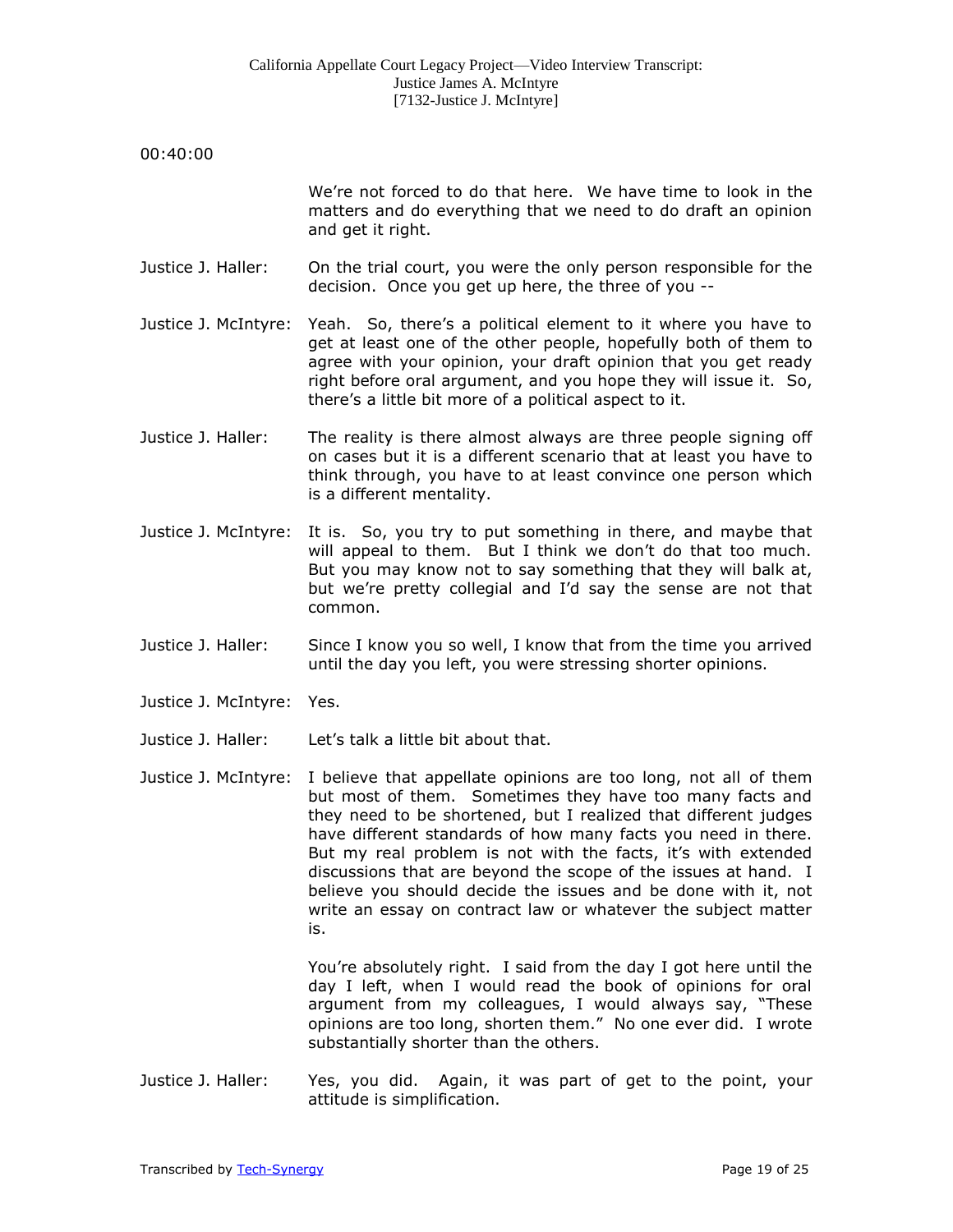- Justice J. McIntyre: Right.
- Justice J. Haller: All right.

Justice J. McIntyre: Furthermore I think you get into trouble when you start writing an essay on something that is beyond the scope of the issue.

- Justice J. Haller: You have literally either authored or participated on a panel either on an opinion or a writ thousands of cases.
- Justice J. McIntyre: Right.
- Justice J. Haller: A couple must stand out.
- Justice J. McIntyre: Well, you know I looked through the list. I have a list there in the folder. I was trying to think of one or two. One just came down this week after several months after I retired. I wrote an opinion about a year ago maybe saying that --
- Justice J. Haller: It came out of a writ.
- Justice J. McIntyre: It came out of a writ by a prisoner. When he got a word that the case was filed, he wrote and asked the clerk if to whom it had been assigned, what judge. No answer. He writes again.
- Justice J. Haller: So, this was habeas.
- Justice J. McIntyre: Yeah, habeas. He writes again and the clerk doesn't answer him. A few days later, a trial judge denies habeas. So, he then brings it to us and says, "What a minute. I have a right to a challenge under the peremptory challenge law even before an OSC is issued." And the AG said, "Oh, you don't have that right." So, we wrote an opinion and said, "Yes, he does."
- Justice J. Haller: And if I recall correctly, this was a pro per defendant. He was a prisoner who brought forth that concept and then an attorney was appointed to help to represent him?
- Justice J. McIntyre: Yes. But I, I had already made up my mind by that time, but I thought he was right. Conceptually, well why shouldn't he have a challenge?
- Justice J. Haller: Okay.
- Justice J. McIntyre: So, we wrote an opinion saying that he did. It was published. But the AG never went to the Supreme Court to try to get them to take it. Well, lo and behold, they took it on their own motion. They took it.
- Justice J. Haller: Right. I don't think any of us had ever --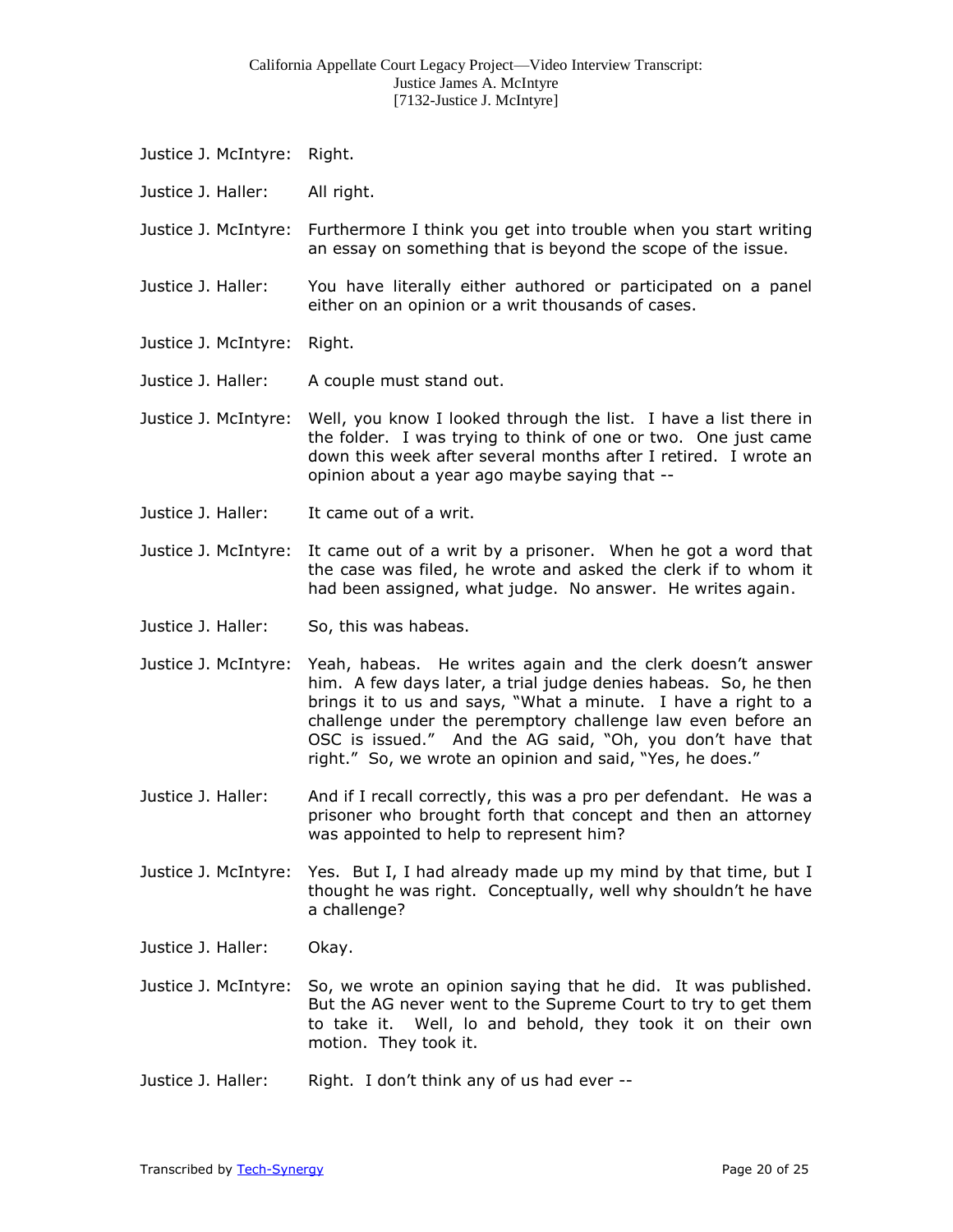- Justice J. McIntyre: I've never had that.
- Justice J. Haller: No. It was one of those new things we learned when they took your case.
- Justice J. McIntyre: Yeah, exactly. And so just the other day --
- Justice J. Haller: Wait, I'll have to ask questions. So, when they took it, they reached down to take it, what was your thought?
- Justice J. McIntyre: I thought they're going to -- watch this, they're going to slam me for this one. Why would they bother with this if they weren't going to reverse it?
- 00:45:10

Lo and behold the other day, they issued a unanimous opinion affirming it. I'm thinking why did they take it? I guess they wanted to be the author of it instead of me because it says the same thing. Obviously, in a longer opinion.

- Justice J. Haller: How long was your opinion?
- Justice J. McIntyre: I don't remember, probably 10 pages.
- Justice J. Haller: Short.
- Justice J. McIntyre: Yeah. I wrote a lot of 10 or less-page opinions.
- Justice J. Haller: I know.
- Justice J. McIntyre: They never do.
- Justice J. Haller: We all saw that and I think our presiding judge emailed you to tell you about it.
- Justice J. McIntyre: Yeah, she did. She sent it to me a day before yesterday.
- Justice J. Haller: Yeah, okay. All right, how about some of the other cases?
- Justice J. McIntyre: Other cases? Let me think. Let me look at something.
- Justice J. Haller: I was thinking you had that one involving whether or not the state was -- the gambling case was proper.
- Justice J. McIntyre: Oh, the gambling case. We had a case from a whistleblower who said that the California Gaming Commission was supposed to be regulating tribes isn't doing their jobs. So, we looked into it. They didn't do anything. As far as I could tell, and I put it in the opinion, all they did was go over to where the tribes had the money and see if their multiplication and addition was correct and that's it. They didn't do anything else.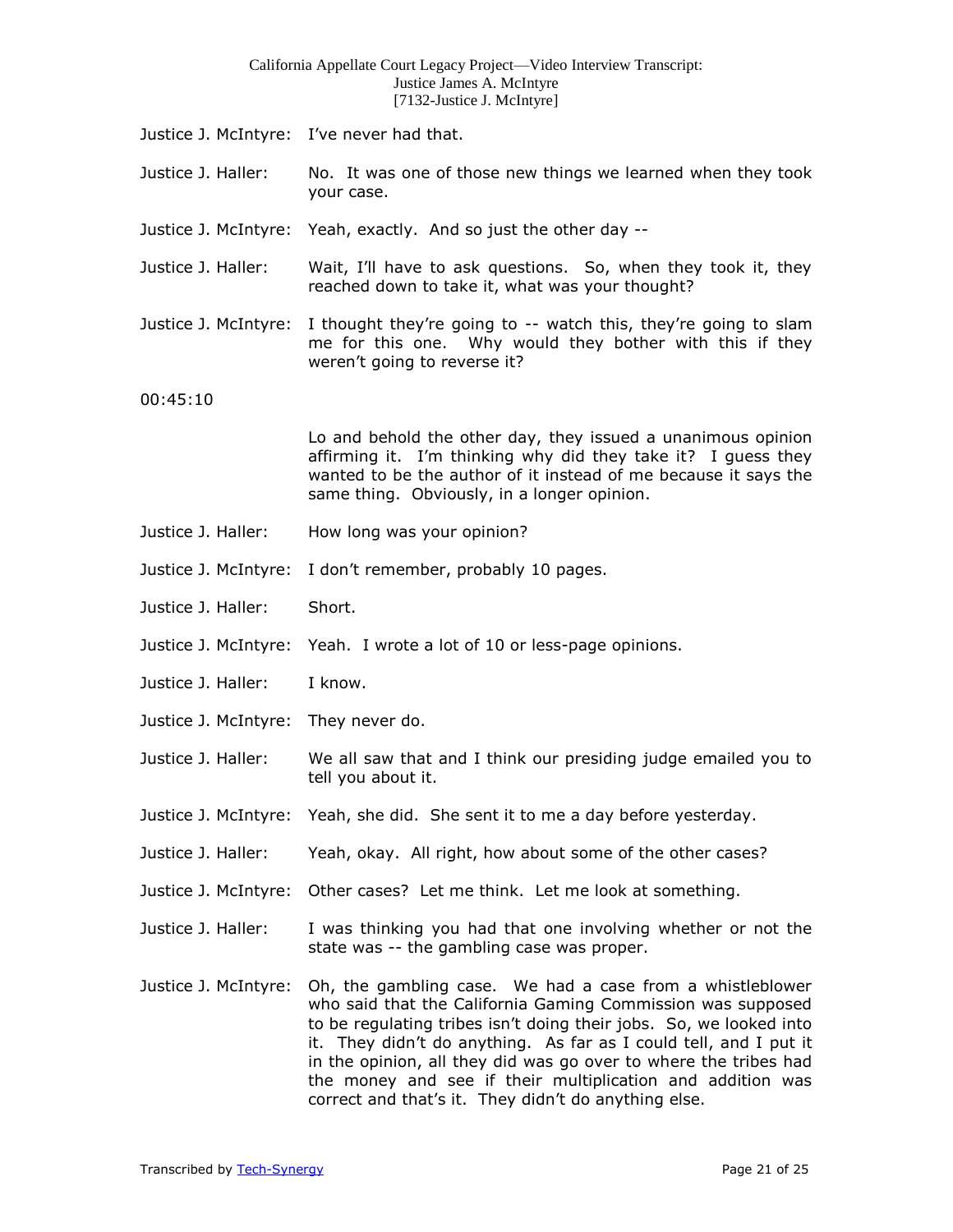- Justice J. Haller: Because there was supposed to be -- this had to do with the --
- Justice J. McIntyre: Gambling revenues.
- Justice J. Haller: Right, and a certain share was supposed to come to the state and a certain share based on a formula.
- Justice J. McIntyre: Yes. This gaming commission was supposed to be regulating, so I put it there that they're not doing any regulating. So, something needs to be done here. I said the only regulating they're doing is checking the addition and subtraction and multiplication. That isn't regulating anybody. I thought that was interesting. It went on and on for years, too. Let's see.
- Justice J. Haller: Didn't you do some settlement conferences while you're up here too?
- Justice J. McIntyre: Sure. But I don't know that any of them was worth talking about really. I wrote an opinion that said that in personnel actions, the co-employees of the plaintiff are not liable. The employer may be liable or the supervisor may be liable but the co-employees can't be sued. I did another one.

One of the superior court judges held an incident report which is prepared by hospital employees every time there's a mishap of some sort was discoverable, and having done that kind of work for years, I thought, "Wait, what is this? It's not discoverable. It's privileged." So, I came up on a writ and so I wrote an opinion saying, "No, no, no. This is not right." It never has been a word since and that was 10 years ago. The world is quiet.

- Justice J. Haller: That's that issue of sometimes we make decisions that you do have some practical experience and then some you don't, correct?
- Justice J. McIntyre: Right. And when you don't, you risk writing an opinion that may have no -- the practical effects may be completely different than what you expect.
- Justice J. Haller: Well, I think you had experience with that and then oral argument one day.
- Justice J. McIntyre: I did, a workers' compensation case. The lawyer for the state, all he did was workers comp. I said, "Well, suppose we ruled A, B and C, what will be the effect of that?" He looks at me and says, "I have no idea." Well, if you don't know, who are we going to ask? That was one of the worst answers I ever heard in oral arguments. My tone had probably reflected that.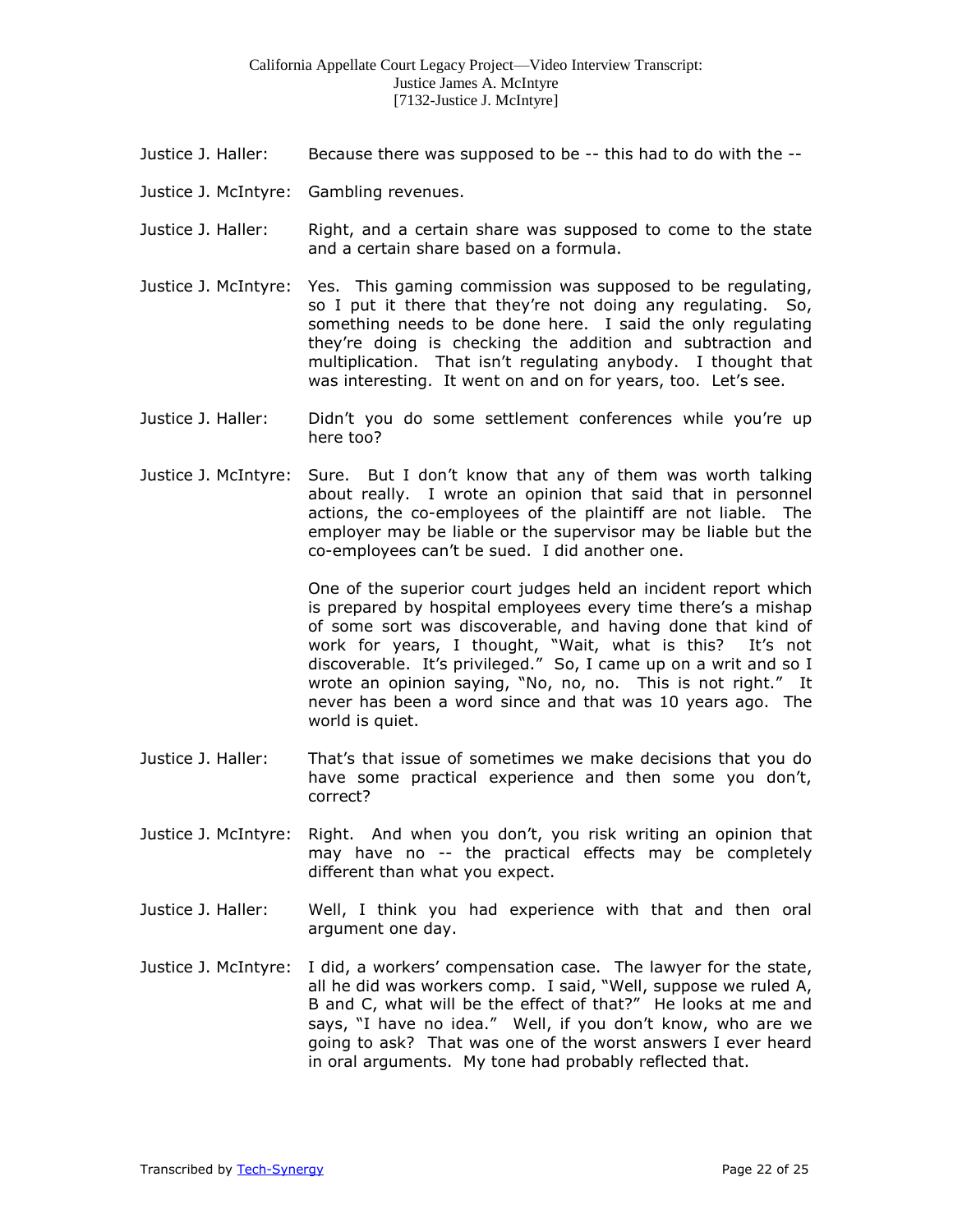I did an interesting case about marathon runners as to whether the assumption of risk doctrine applied in a certain case, and I held that it did not. I heard later that they settled it for a million dollars.

- Justice J. Haller: Yeah, that was the fellow who -- there weren't sufficient water stations.
- Justice J. McIntyre: Yeah, right. They said, "Well, it's partly -- by assumption of risk." I said, "I don't think so." So, that was one. Let's see. I wrote a case on the standards for allowing people, the plaintiffs to look at the defendants' financial condition for the purpose of punitive damages, and there was really nothing out there. So, I brought that, I put down what I thought the standard should be and it was never challenged. Supposed there are some of the more interesting ones I think I had.

00:50:02

- Justice J. Haller: Well, much to our chagrin, after you had been here about let's see, 22 years --
- Justice J. McIntyre: Twenty.
- Justice J. Haller: Twenty years, you're right. You suddenly said perhaps it's time to move on. How did that come about?
- Justice J. McIntyre: The same way I stopped trying cases. I don't want to say it felt like you hit a wall, but I felt like I'd done it long enough and I should be winding down and retire. I don't want to do it anymore. I don't mean it in any negative way. Just like being a trial lawyer, I loved it but the time has come. Same here, I did love it but I'm done. I don't want to do it anymore.
- Justice J. Haller: Well, let me have you reflect back on advice you'd give to people.
- Justice J. McIntyre: Like young lawyers, you mean?
- Justice J. Haller: Yes.
- Justice J. McIntyre: I did a little piece on that once and I read it some years later and I felt exactly the same way. Yeah, simplify is one. Get a mentor. That's important. You don't know it yourself. You need to ask somebody. I think it's good to have a young mentor, someone a little more experienced than you and then a more senior person because there are different kinds of problems that you run into.

We had a great deal at McInnis about that. You could always ask anybody about anything. I won't tell my file story but --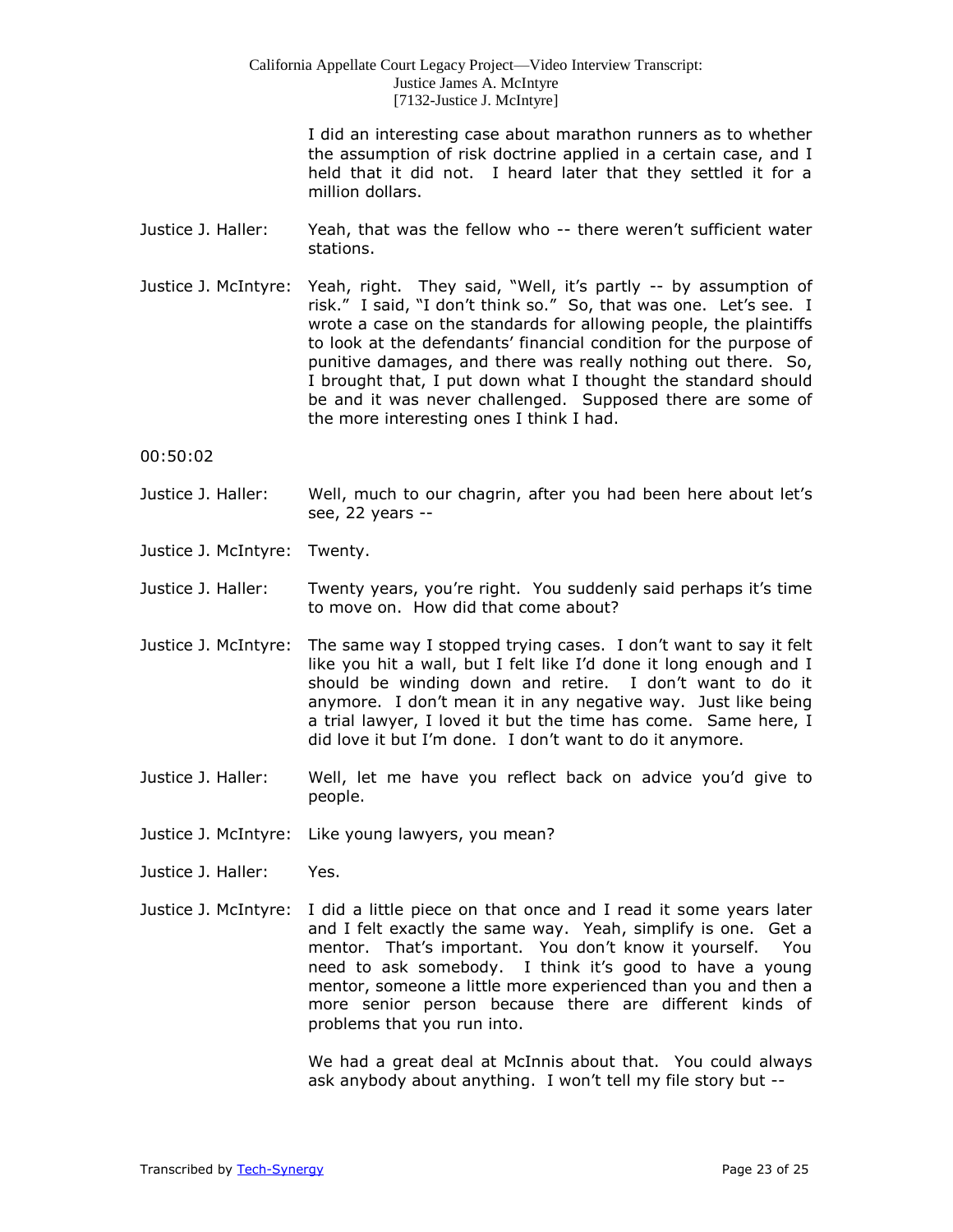- Justice J. Haller: Well, actually I think you should because it's reflective of how different the practice of law was when you started.
- Justice J. McIntyre: All right, I'll tell it quickly. I was new, brand new and my secretary was fairly new. I got a case wherein I was in charge of this case from an insurance company and I wrote a letter back acknowledging getting the case, giving them the answer, and telling them my preliminary thoughts about it.
- Justice J. Haller: So, all your work product.
- Justice J. McIntyre: Of course. He acknowledged it and I wrote file on the top of this letter.
- Justice J. Haller: In handwriting to the secretary.
- Justice J. McIntyre: In handwriting, just file. A few days later, this claims manager from an insurance company calls me and said, "My letter to you and your response are in the court file." I said, "What?" "Yes, they're in the court file. I was down checking files and I found this in the file. How did this happen?" I said, "I have no idea. I'll fix it." So I didn't get any advice from anyone, I picked myself. When I walked down at the court and in those days, you could get the file from the clerk. I got the file, I didn't call the other side and I waited for extra time and I went in to the presiding judge, who of course was 40 years older than me. I went in and I said, "Judge, I got a problem here. I'll show you in this file." I explained it to him and I showed him the file. This was a long time ago. He reached in the file, unclipped this thing, gave me the letters and closed the file up.

See how things used to be handled then? I didn't ask anybody. I don't think they would have told me to do that but --

- Justice J. Haller: Well, I think it's just reflective of how different it would be in terms of requirements to give notice to the other side, whether the court would be willing to do that, a lot of things occurred informally.
- Justice J. McIntyre: Right. He handed me the file and off I went, very grateful. Of course the other side never saw it.
- Justice J. Haller: Well, anything else you'd like to reflect upon?
- Justice J. McIntyre: All I would like to say is and what I say to my friends and colleagues as well, I feel -- that I practiced, went to school, practiced law, and was on the bench all at a very favorable time. I think none of those things are as easy now as they were then. It's much easier to get into college, to law school, easier to get a job, you could get immediate experience you weren't buried in a library somewhere. So, I feel very fortunate. And I mentioned this to the other retired judges the